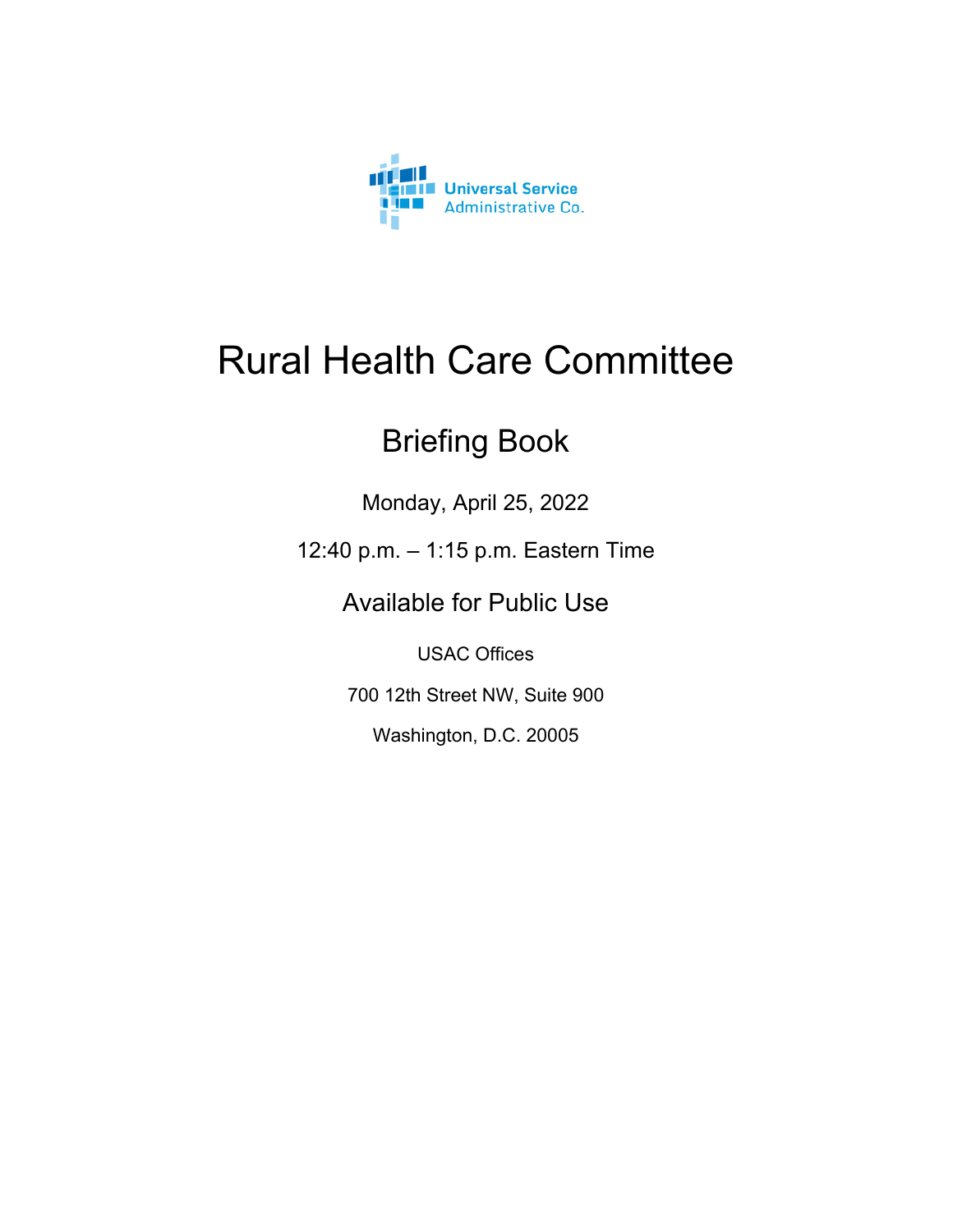### **Universal Service Administrative Company Rural Health Care Committee Quarterly Meeting Agenda**

#### **Monday, April 25, 2022 12:40 p.m. – 1:15 p.m. Eastern Time USAC Offices 700 12th Street, N.W., Suite 900 Washington, D.C. 20005**

|          | <b>OPEN SESSION</b>                                                                                                                                                                                                                                                                     | <i>Estimated</i><br>Duration in<br><b>Minutes</b> |
|----------|-----------------------------------------------------------------------------------------------------------------------------------------------------------------------------------------------------------------------------------------------------------------------------------------|---------------------------------------------------|
| Chair    | a1. Consent Items (each available for discussion upon request):<br>A. Approval of Rural Health Care Committee Meeting Minutes of<br>January 24, 2022<br><b>B.</b> Approval of moving all <i>Executive Session</i> items into<br><b>Executive Session</b>                                | 5                                                 |
| Mark     | Approval of Rural Health Care Support Mechanism 3rd Quarter<br>a2.<br>2022 Programmatic Budget and Demand Projection for the May 2,<br>2022 FCC Filing                                                                                                                                  | 5                                                 |
| Teleshia | Information on Four USAC Internal Audit Division Rural Health<br>i1.<br>Care Support Mechanism Beneficiary Audit Reports<br>(For Information Only)                                                                                                                                      |                                                   |
| Mark     | Rural Health Care Business Update<br>i2.<br>Funding Year (FY) 2022 and FY2021 Applications Updates<br>Eligibility and Invoicing<br>Other Accomplishments<br>Plans for 2Q2022Roadmap<br><b>Systems Update</b><br>HCF Automation Releases and Plans for Next Quarter<br>Appendix: Metrics | 20                                                |

|        |            | <b>EXECUTIVE SESSION</b><br><b>Confidential – Executive Session Recommended</b> | <i>Estimated</i><br>Duration in<br><i>Minutes</i> |
|--------|------------|---------------------------------------------------------------------------------|---------------------------------------------------|
| Radha/ | <i>i3.</i> | Rural Health Care Business Update (Continued)                                   |                                                   |
| Mark   |            | CEO Roundtable                                                                  |                                                   |
|        |            | • Call Center Metrics                                                           |                                                   |

#### **Next Scheduled USAC Rural Health Care Committee Meeting**

| <b>Monday, July 25, 2022</b>          |  |
|---------------------------------------|--|
| <b>USAC Offices, Washington, D.C.</b> |  |

Available For Public Use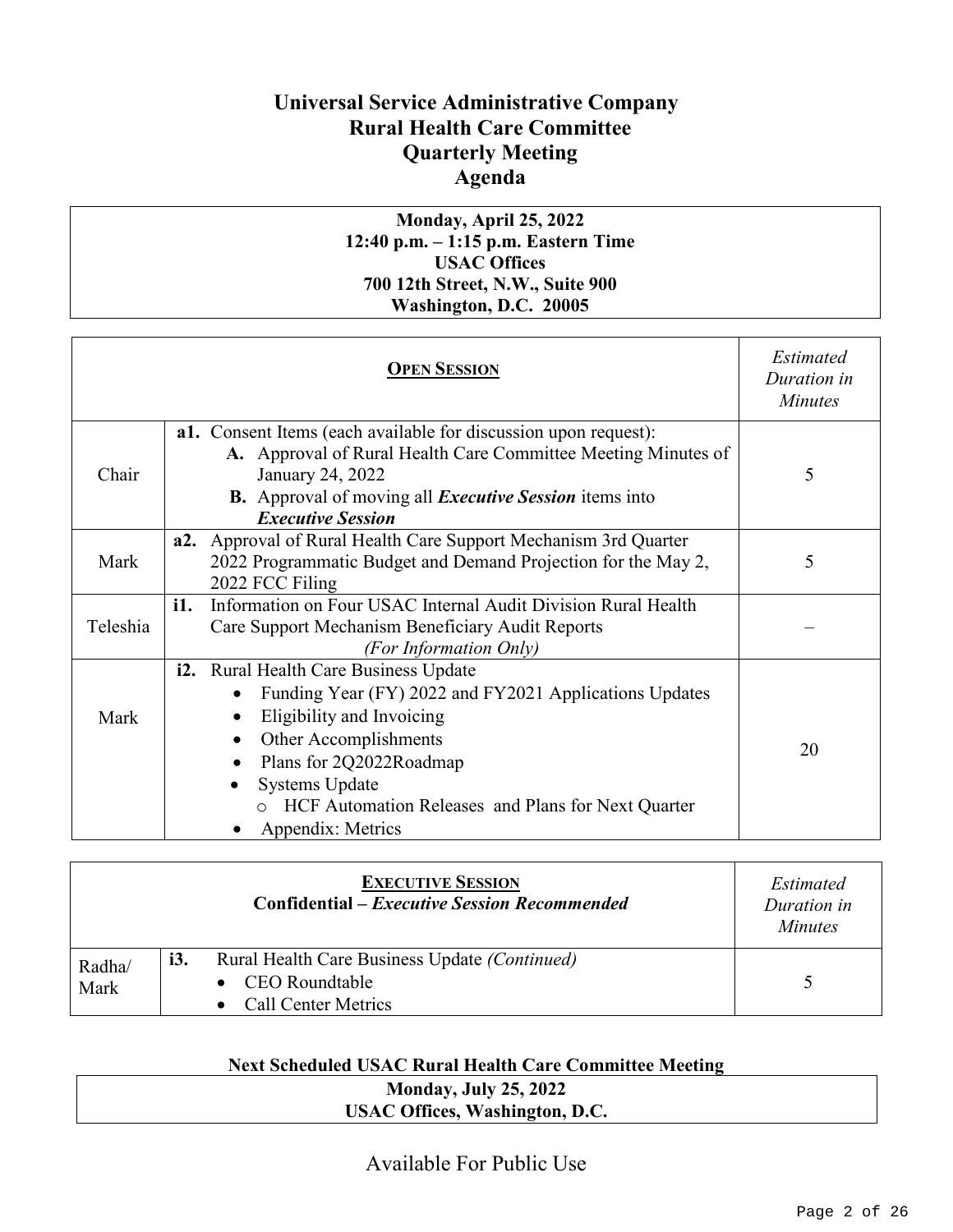#### **Universal Service Administrative Company Rural Health Care Committee Meeting**

#### **ACTION ITEM**

#### **Consent Items**

#### **Action Requested**

The Rural Health Care Committee (Committee) of the USAC Board of Directors (Board) is requested to approve the consent items listed below.

#### **Discussion**

The Committee is requested to approve the following items using the consent resolution below:

- **A.** Committee meeting minutes of January 24, 2022 (*see* **Attachment A-1**).
- **B.** Approval of moving all *Executive Session* items into *Executive Session*:
	- (1) **i3 –** Rural Health Care Business Update (*Continued*). USAC management recommends that this item be discussed in *Executive Session* because it may involve discussion of *specific internal controls or confidential company data* or *internal rules and procedures* concerning the administration of the universal service support mechanisms, where discussion of the matter in open session would result in *disclosure of confidential techniques and procedures* that would compromise program integrity*.*

Upon request of a Committee member, any one or more of the above items are available for discussion by the Committee.

#### **Recommended USAC Rural Health Care Committee Action**

APPROVAL OF THE FOLLOWING RESOLUTION:

**RESOLVED**, that the Rural Health Care Committee of the USAC Board of Directors hereby approves: (1) the Committee meeting minutes of January 24, 2022; and (2) discussion in *Executive Session* of the items noted above.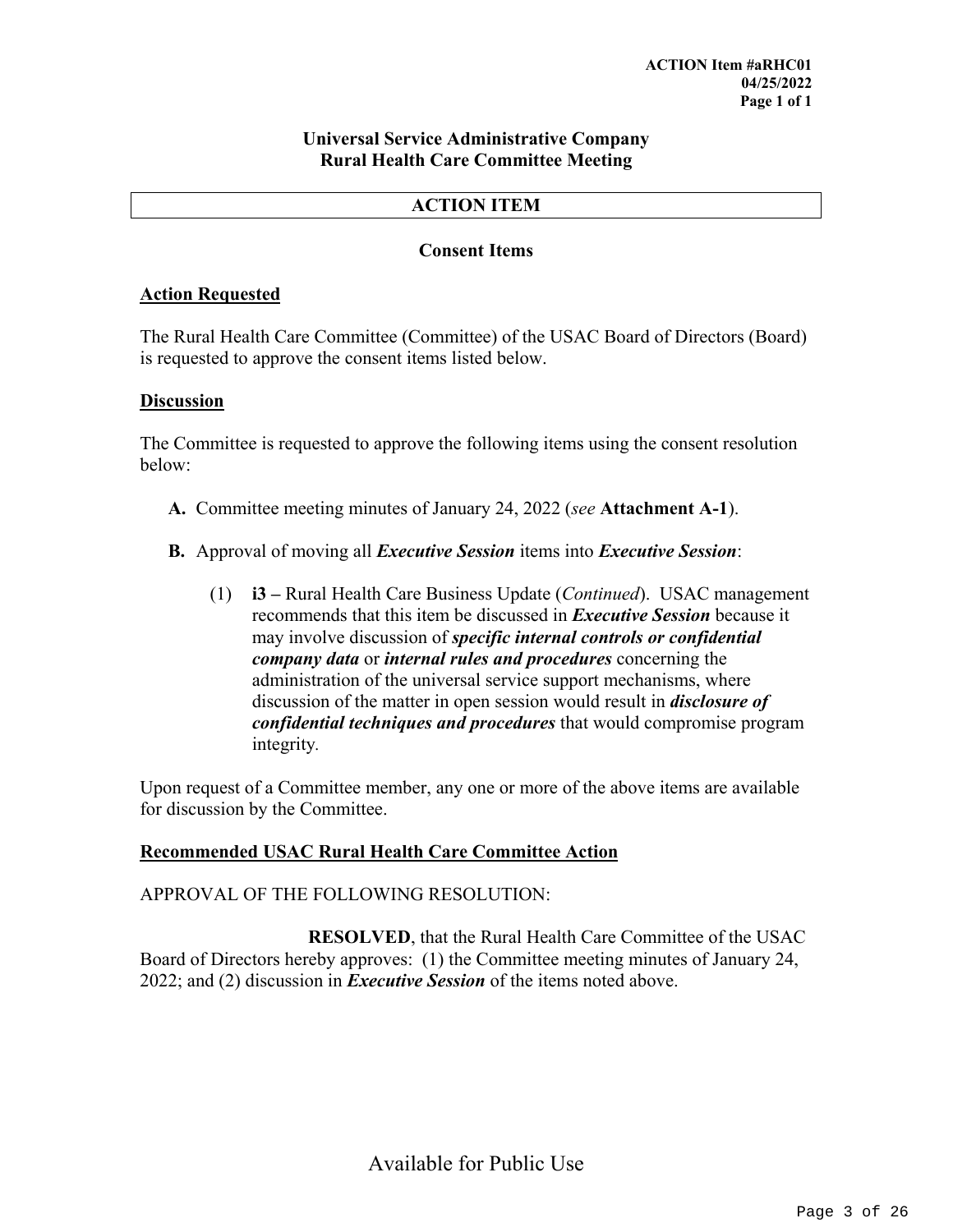#### **UNIVERSAL SERVICE ADMINISTRATIVE COMPANY 700 12th Street, N.W., Suite 900 Washington, D.C. 20005**

#### **RURAL HEALTH CARE COMMITTEE MEETING Monday, January 24, 2022**

#### **(DRAFT) MINUTES[1](#page-3-0)**

The quarterly meeting of the Rural Health Care Committee (Committee) of the USAC Board of Directors (Board) was held at USAC's offices in Washington, D.C. on Monday, January 24, 2022. A virtual meeting platform was available to the general public for *Open Session* to accommodate the need for increased physical distancing on site due to the COVID-19 pandemic. Dr. Kathy Wibberly, Committee Chair, called the meeting to order at 10:56 a.m. Eastern Time, with a quorum of seven of the eight Committee members present:

Fontana, Brent – Vice Chair – *by telephone* Waller, Jeff – *by telephone* Freeman, Sarah Wein, Olivia Sekar, Radha – Chief Executive Officer Wibberly, Dr. Kathy – Chair Wade, Dr. Joan – *by telephone*

Member of the Committee not present:

Feiss, Geoff

Other Board members and officers of the corporation present:

Beyerhelm, Chris – Chief Administrative Officer – *by telephone* Butler, Stephen – Vice President of Shared Services – *by telephone* Buzacott, Alan – Member of the Board – *by telephone* Chalk, Indra – Member of the Board – *by telephone* Choroser, Beth – Member of the Board – *by telephone* Davis, Craig – Vice President of Schools and Libraries Domenech, Dr. Dan – Member of the Board Delmar, Teleshia – Vice President of Audit and Assurance – *by telephone* Gaither, Victor – Vice President of High Cost – *by telephone* Garber, Michelle – Vice President and Chief Financial Officer Gillan, Joe – Member of the Board Gregory, Amber – Member of the Board – *by telephone* Hughet, Pamela – Vice President of Lifeline – *by telephone*

<span id="page-3-0"></span><sup>&</sup>lt;sup>1</sup> Draft resolutions were presented to the Committee prior to the Committee meeting. Where appropriate, non-substantive changes have been made to the resolutions set forth herein to clarify language, where necessary, or to correct grammatical or spelling errors.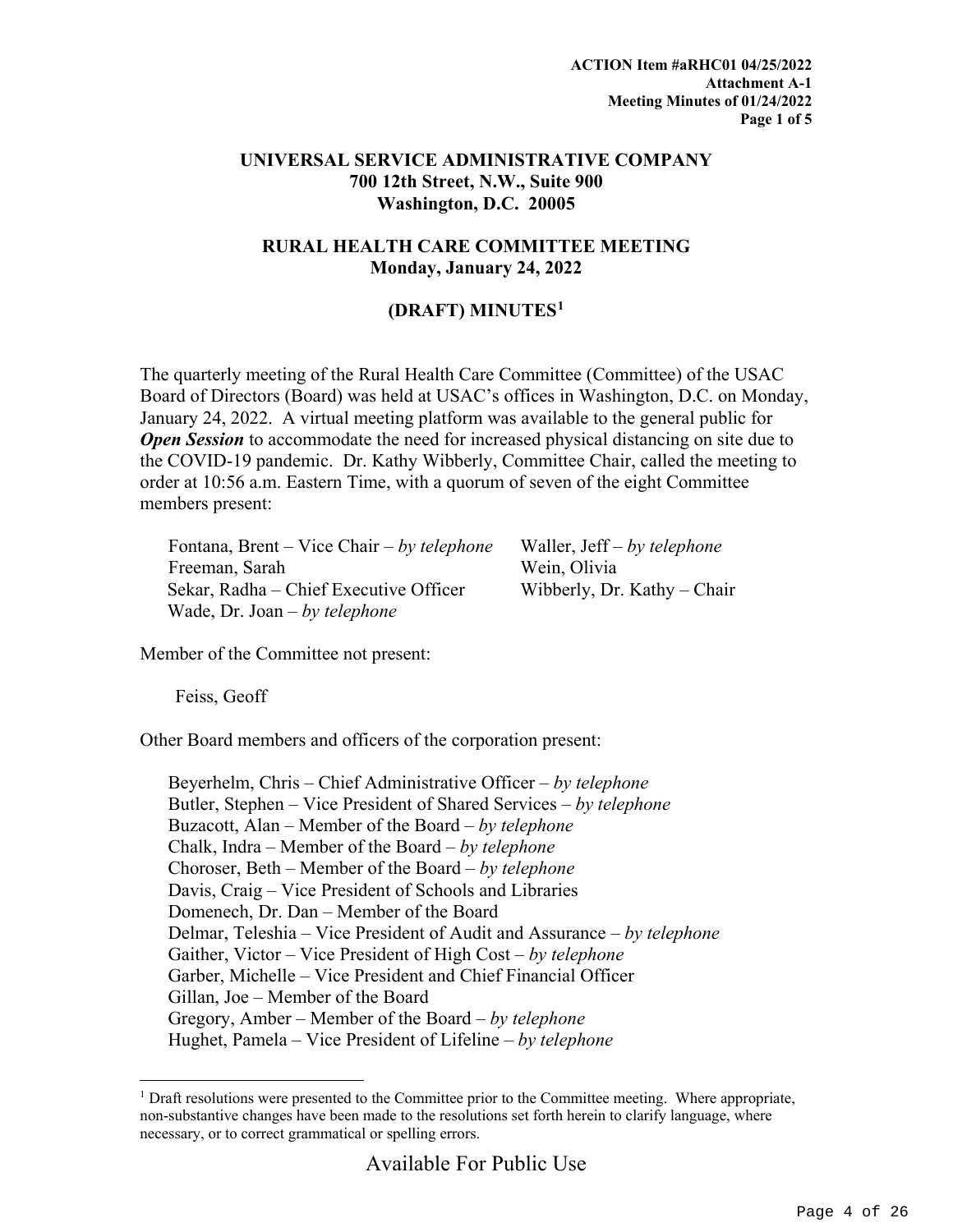Hutchinson, Kyle – Vice President of IT and Chief Information Officer – *by telephone* Mason, Ken – Member of the Board – *by telephone* Schell, Julie Tritt – Member of the Board – *by telephone* Skrivan, Michael – Member of the Board – *by telephone* Sweeney, Mark – Vice President of Rural Health Care

Others present:

#### **NAME COMPANY** Augustino, Steven – *by telephone* Kelley Drye & Warren LLP Nuzzo, Patsy USAC Pace, Regina – *by telephone* USAC Phillippi, Megan USAC Schrader, Theresa – by telephone Broadband Legal Strategies, LLC Thomas, Spencer – *by telephone* Cone Health Tiwari, Tanya USAC Williams, Erin USAC

#### **OPEN SESSION**

All materials from *Open Session* can be found on the [USAC website.](https://www.usac.org/about/leadership/board-materials/)

- **a1. Consent Items.** Dr. Wibberly presented this item to the Committee.
	- **A.** Approval of Rural Health Care Committee Meeting Minutes of October 25 and 28; and December 16, 2021.

#### **B.** Approval of moving all *Executive Session* items into *Executive Session*:

- (1) **i3**  Rural Health Care Business Update (*Continued, if needed*). USAC management recommended that this item be discussed in *Executive Session* because it may involve discussion of *specific internal controls or confidential company data* or *internal rules and procedures* concerning the administration of the universal service support mechanisms; discussion of the matter in open session would result in *disclosure of confidential techniques and procedures* that would compromise program integrity**.**
- (2) **a4**  Approval of Rural Health Care Support Mechanism 2022 Annual Programmatic Budget. USAC management recommended that this item be discussed in *Executive Session* because this matter relates to USAC's *procurement strategy and contract administration*.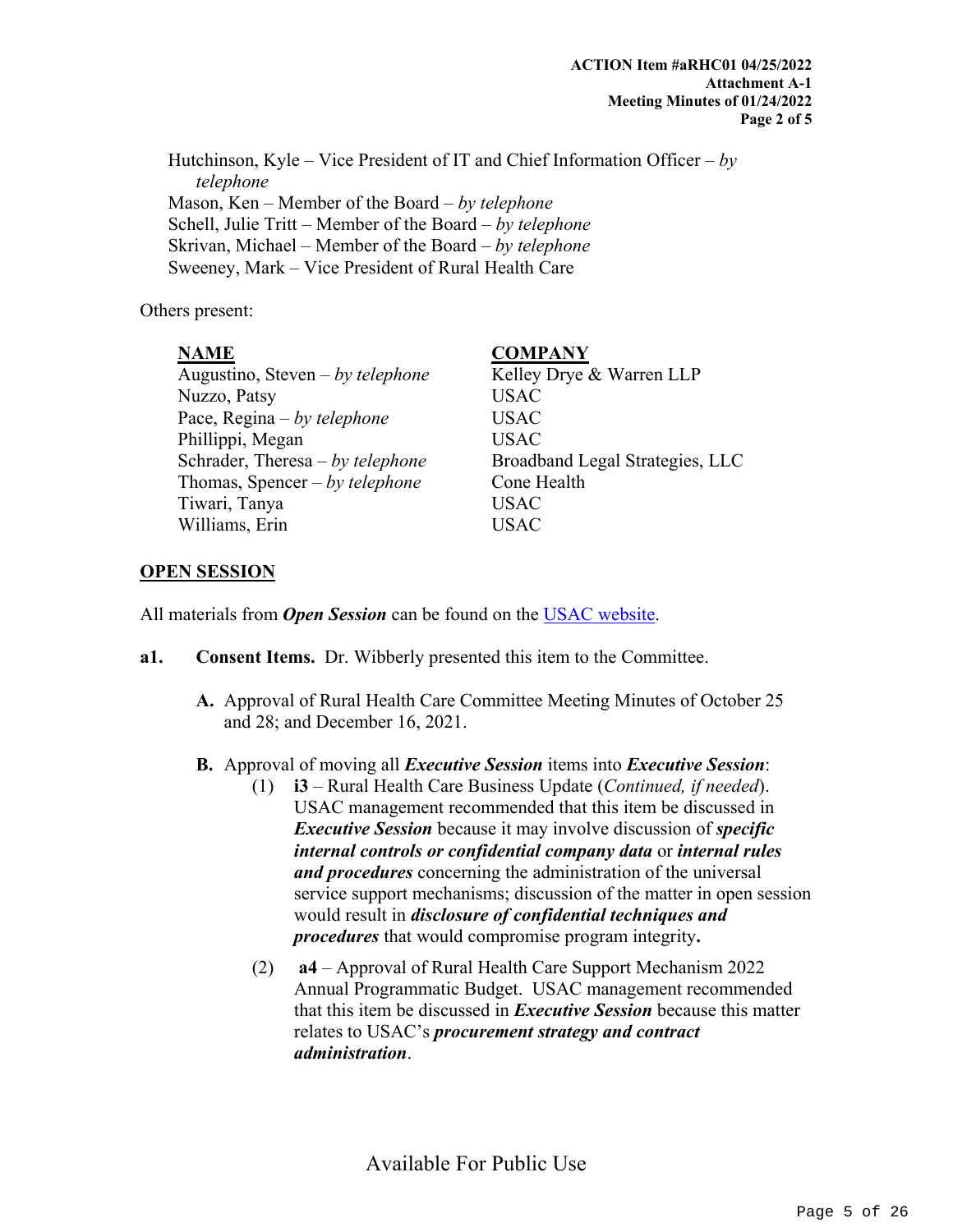On a motion duly made and seconded, and after discussion, the Committee adopted the following resolution:

**RESOLVED**, that the Rural Health Care Committee of the USAC Board of Directors hereby approves: (1) the Committee meeting minutes of October 25 and 28; and December 16, 2021; and (2) discussion in *Executive Session* of the items noted above.

**a2. Recommendation for Election of Committee Chair and Vice Chair.** Dr. Wibberly introduced Dr. Wade. As Chair of the Nominating Committee, Dr. Wade reported on the election recommendations for the Rural Health Care Committee.

On a motion duly made and seconded, and after discussion, the Committee adopted the following resolution:

**RESOLVED,** that the USAC Rural Health Care Committee recommends that the USAC Board of Directors elect **Dr. Kathy Wibberly** as Chair and **Brent Fontana** as Vice Chair of the Committee. The term for each position begins immediately upon the election to such position by the Board and ends at such time as the Chair or Vice Chair (as the case may be): (i) is replaced by a successor selected by the Board, (ii) resigns from the Committee or the Board, (iii) is removed by resolution of the Board, or (iv) is no longer a member of the Board (whichever comes first).

**a3. Approval of Rural Health Care Support Mechanism 2nd Quarter 2022 Programmatic Budget and Demand Projection for the January 31, 2022 Federal Communications Commission (FCC) Filing.** Mr. Sweeny presented this item for consideration. The presentation included a written report on USAC management's recommendations for the Rural Health Care Mechanism 2nd Quarter 2022 programmatic budget and demand projection for the January 31, 2022 FCC Filing.

On a motion duly made and seconded, and after discussion, the Committee adopted the following resolutions:

**RESOLVED**, that the USAC Rural Health Care Committee approves a 2nd Quarter 2022 Rural Health Care Support Mechanism direct program budget of \$5.62 million; and

**RESOLVED FURTHER**, that the USAC Rural Health Care Committee, having reviewed at its meeting on January 24, 2022 the 2nd Quarter 2022 Rural Health Care Support Mechanism demand estimate of negative \$7.62 million, hereby directs USAC staff to proceed with the required January 31, 2022 filing to the Federal Communications Commission on behalf of the Committee. USAC staff may make adjustments if the total variance for the Rural

Available For Public Use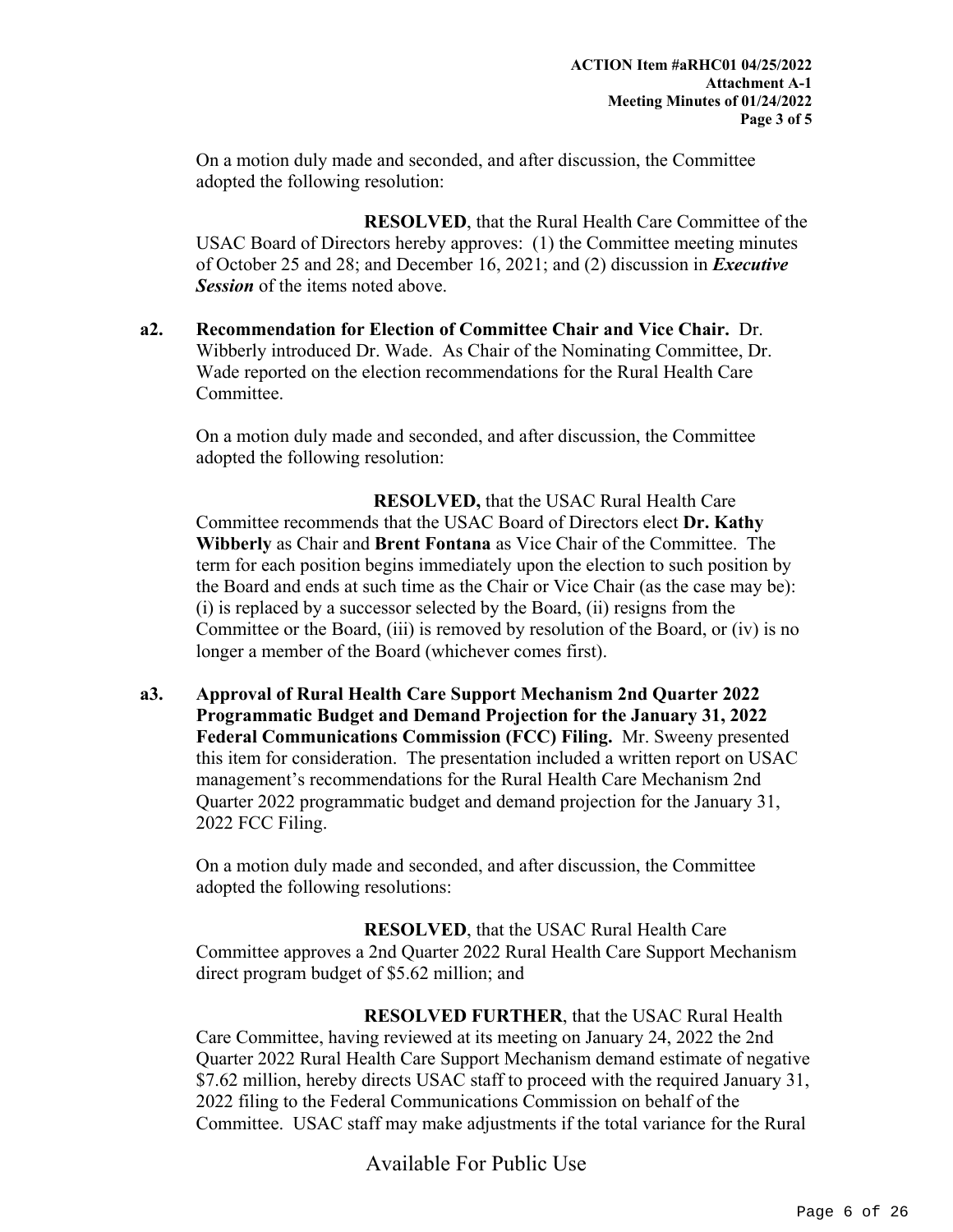Health Care Support Mechanism is equal to or less than \$1 million, or may seek approval from the Committee Chair to make adjustments if the total variance is greater than \$1 million, but not more than \$2 million.

- **i1. Information on One USAC Internal Audit Division Rural Health Care Support Mechanism Beneficiary Audit Report.** This item was provided for *information purposes only*. Dr. Wibberly noted that the Rural Health Care Audit Briefing Book would be made public and posted to the USAC website.
- **i2. Rural Health Care Business Update.** Mr. Sweeney presented PowerPoint slides to the Committee covering the following items:
	- Accomplishments
		- o Update on FY2021 Application Processing
		- o Outreach
		- o HCF Automation First Release
	- Plans for Next Quarter
		- o HCF Automation Releases
		- o Outreach
	- Roadmap

At 11:18 a.m. Eastern Time, on a motion duly made and seconded, the Committee moved into *Executive Session* for the purpose of discussing confidential items. Only members of the Board and USAC staff were present.

#### **EXECUTIVE SESSION**

- **i3. Rural Health Care Business Update (***Continued***).** Mr. Sweeney presented a verbal update on appeals and invoicing.
- **a4. Approval of Rural Health Care Support Mechanism 2022 Annual Programmatic Budget.** Mr. Sweeny presented this item to the Committee for consideration. The presentation included a written report on the Rural Health Care support mechanism annual budget.

On a motion duly made and seconded, and after discussion, the Committee adopted the following resolution:

**RESOLVED,** that the Rural Health Care Committee approves a 2022 annual programmatic budget for the Rural Health Care Support Mechanism of \$17.81 million.

#### **OPEN SESSION**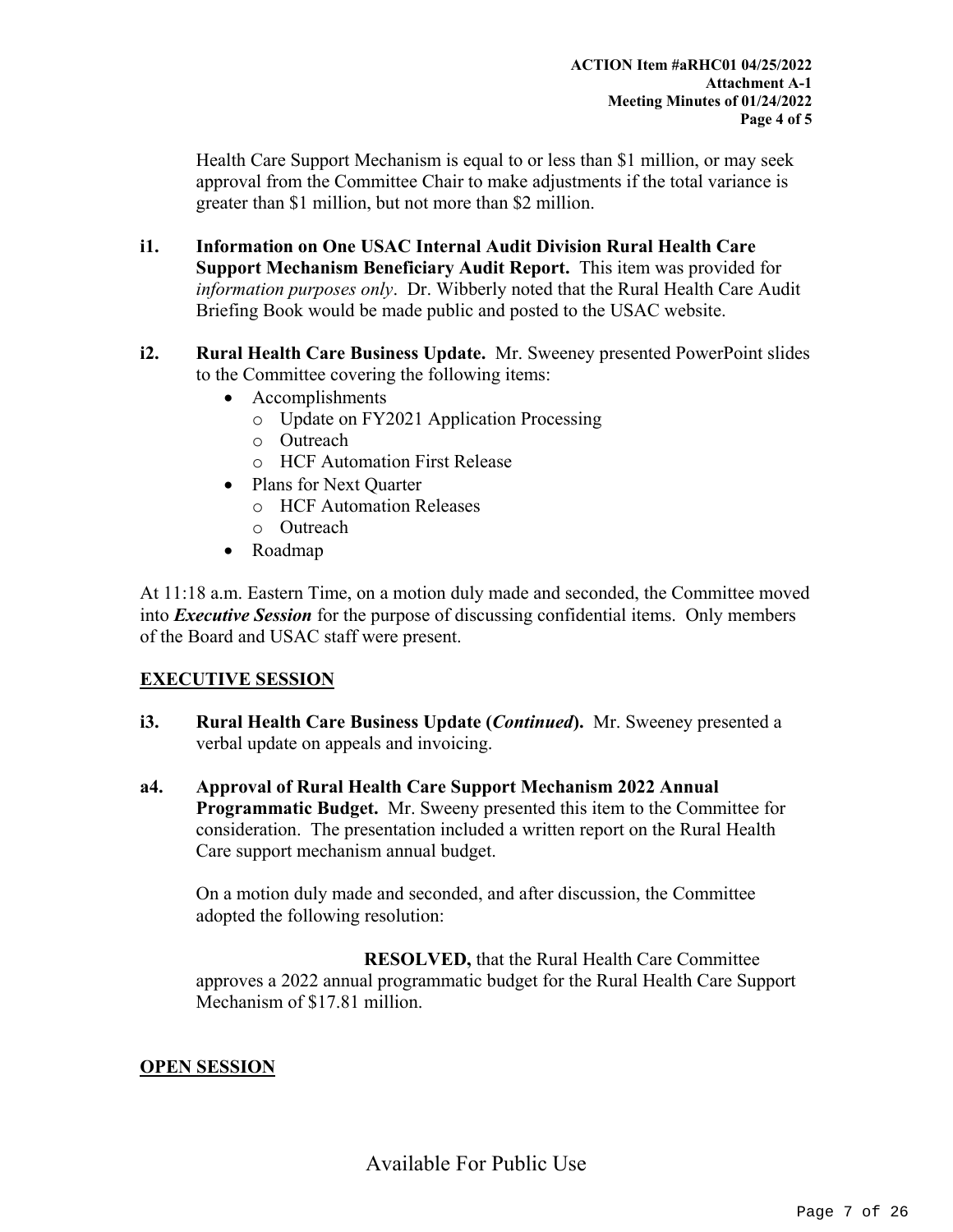At 11:37 a.m. Eastern Time, the Committee moved out of *Executive Session* and immediately reconvened in *Open Session*, at which time Dr. Wibberly reported that, in *Executive Session*, the Committee discussed item i3 and took action on item a4.

On a motion duly made and seconded, the Committee adjourned at 11:37 a.m. Eastern Time.

/s/ Olivia Wein Secretary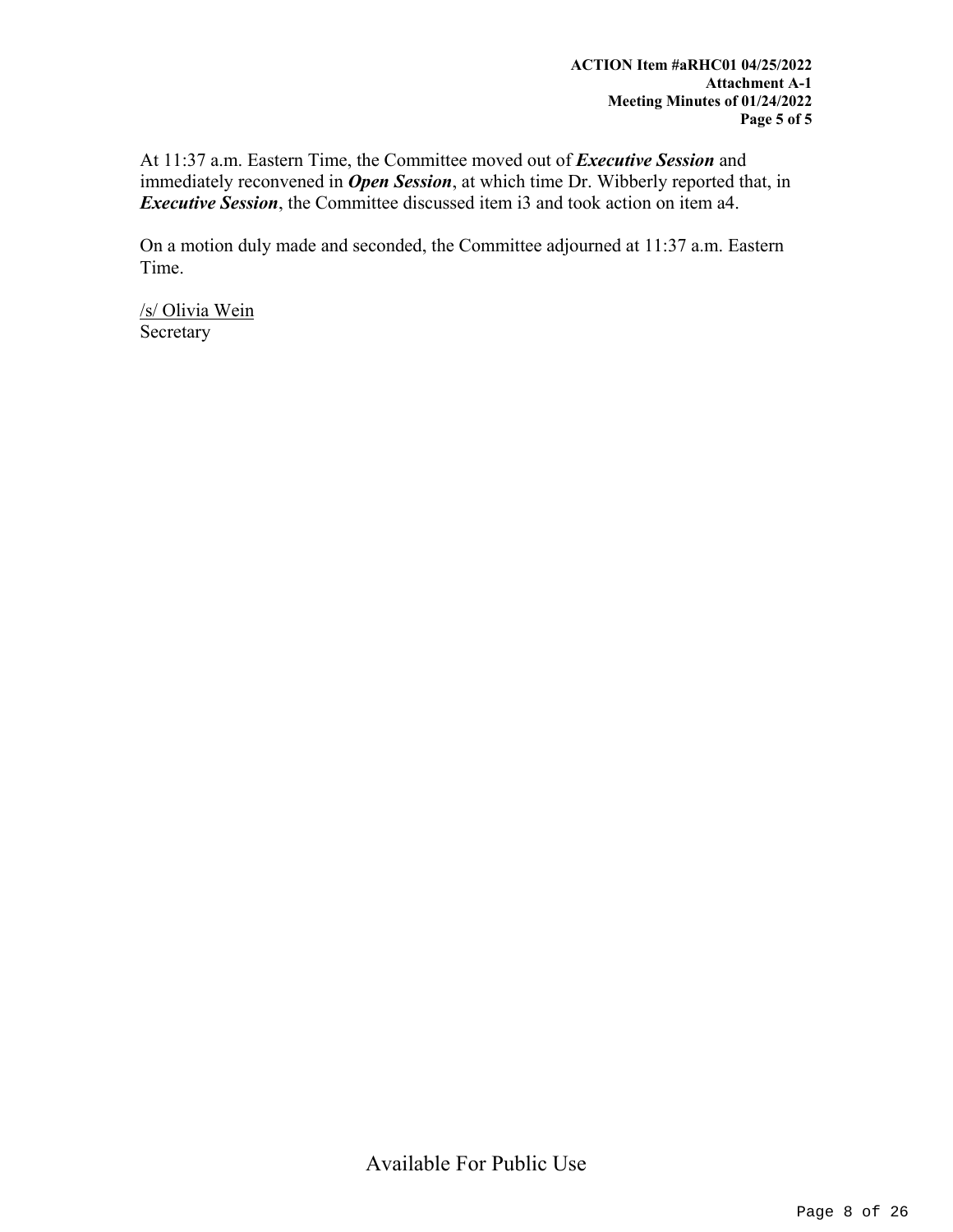#### **Universal Service Administrative Company Rural Health Care Committee Meeting**

#### **ACTION ITEM**

#### **Approval of Rural Health Care Support Mechanism 3rd Quarter 2022 Programmatic Budget and Demand Projection for the May 2, 2022 FCC Filing**

#### **Action Requested**

The Rural Health Care Committee (Committee) of the USAC Board of Directors (Board) is requested to approve the 3rd Quarter 2022 (2Q2022) programmatic budget and demand projection for the Rural Health Care Support Mechanism for submission to the Federal Communications Commission (FCC) in USAC's May 2, 2022 quarterly filing.

#### **Discussion**

On a quarterly basis, USAC is required to submit to the FCC each program's budget<sup>[1](#page-8-0)</sup> and projected demand for the upcoming quarter.<sup>[2](#page-8-1)</sup>

#### Funding Requirement

USAC estimates the 3Q2022 funding requirement for the Rural Health Care Support Mechanism as follows:

<span id="page-8-0"></span> <sup>1</sup> *See* 47 C.F.R. § 54.715(c).

<span id="page-8-1"></span><sup>2</sup> *See* 47 C.F.R. § 54.709(a)(3).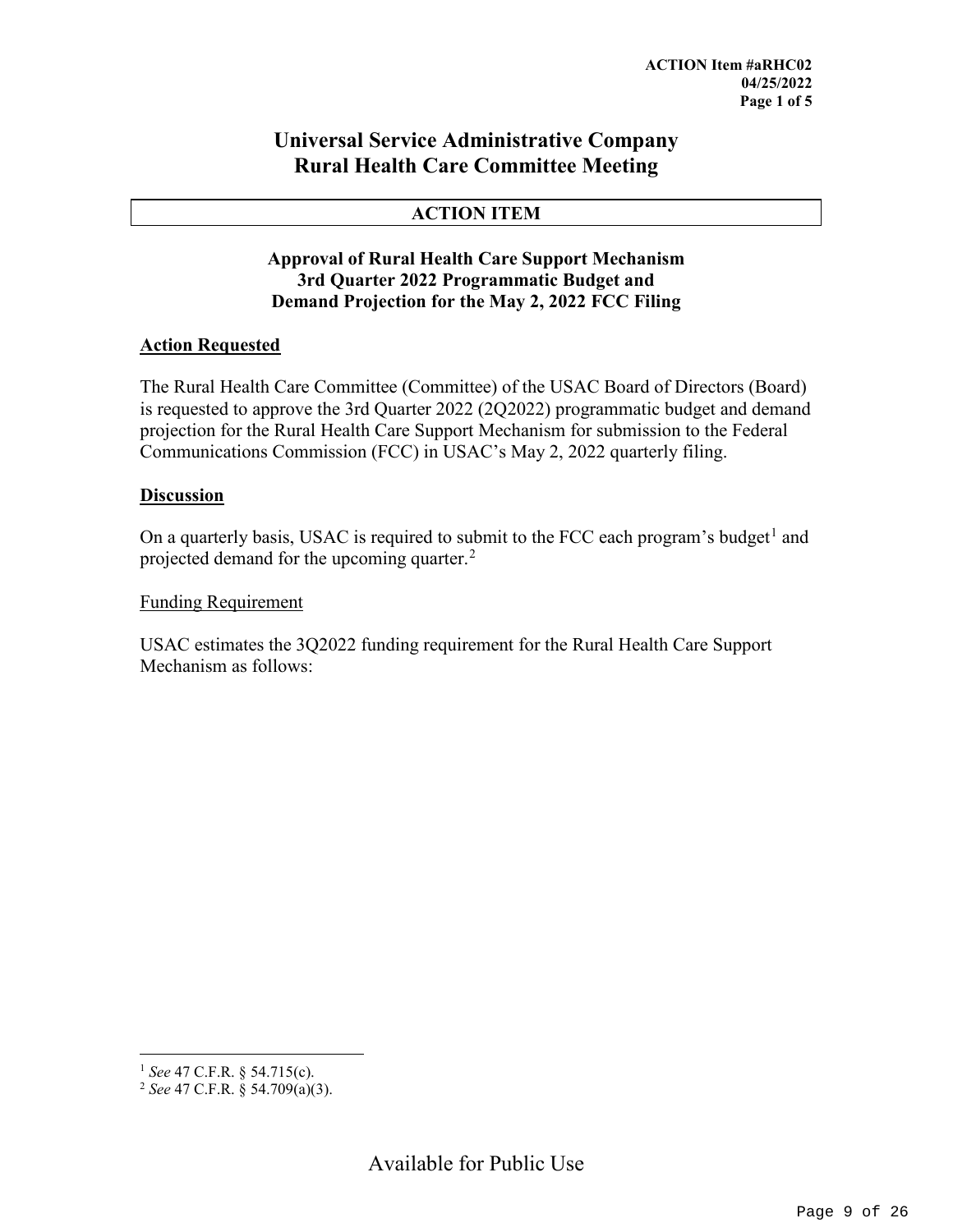|                                                                        |            | Increase/  |          |              |
|------------------------------------------------------------------------|------------|------------|----------|--------------|
| (in millions)                                                          | 2Q2022     | (Decrease) | 3Q2022   | <b>Notes</b> |
| <b>Steady State:</b>                                                   |            |            |          |              |
| Program Funding Requirement                                            | \$145.19   | \$6.96     | \$152.15 | See Note 1   |
|                                                                        |            |            |          | and Table B  |
| Adjustments                                                            | (145.19)   | 145.19     | 0.00     | See Note 2   |
| New Requirements:                                                      |            |            |          |              |
| N/A                                                                    | 0.00       | 0.00       | 0.00     |              |
| <b>Total Program Funding</b>                                           | \$0.00     | \$152.15   | \$152.15 |              |
| Requirement                                                            |            |            |          |              |
| Prior Period Adjustments (difference between projections and actuals): |            |            |          |              |
| <b>Billings</b>                                                        | $(\$6.56)$ | \$6.48     | \$0.08)  |              |
| <b>Bad Debt Expense</b>                                                | (1.06)     | 0.96       | (0.10)   |              |
| <b>Total Prior Period Adjustments</b>                                  | $(\$7.62)$ | \$7.44     | (S0.18)  |              |
| USAC Administrative Expenses <sup>3</sup>                              | \$0.00     | \$7.28     | \$7.28   | See Note 2   |
|                                                                        |            |            |          | and Table D  |
| <b>Total Funding Requirement</b>                                       | (S7.62)    | \$166.87   | \$159.25 |              |

#### Table A. Program Funding Requirement

- **Note 1:** On March 14, 2022, the Commission announced a funding cap for Funding Year 2022 of \$637.72 million.<sup>[4](#page-9-1)</sup> The Program Funding Requirement represents one quarter of the Funding Year 2022 cap, less USAC administrative costs. See Table B below for additional detail.
- **Note 2:** On October 25, 2021, the Commission directed USAC to use available carry forward funds to reduce collections for 1Q2022 and subsequent quarters after first reserving sufficient funds to meet demand above the cap for Funding Year 2021, and reserving \$50 million to carry forward to subsequent funding years. USAC anticipates the Commission will provide guidance after the window close regarding the amount to carry-forward to cover Funding Year 2022 Rural Health Care Program demand or to reduce collections.

| Tuble D. Tunding Tear 2021 Trogram I andling Requirement     |                  |              |  |  |
|--------------------------------------------------------------|------------------|--------------|--|--|
|                                                              | <b>Fund Year</b> | <b>Notes</b> |  |  |
| (in millions)                                                | 2022             |              |  |  |
| Funding Year 2022 Cap                                        | \$637.72         | See Note 1   |  |  |
|                                                              |                  |              |  |  |
| Quarterly Funding Requirement for Funding Year 2022          | \$159.43         |              |  |  |
| Less USAC Administrative Costs, which are covered within the | (7.28)           |              |  |  |
| Funding Cap                                                  |                  |              |  |  |
| 3Q2022 Program Funding Requirement                           | \$152.15         |              |  |  |

Table B. Funding Year 2021 Program Funding Requirement

<span id="page-9-0"></span><sup>&</sup>lt;sup>3</sup> Administrative costs are covered within the funding cap.

<span id="page-9-1"></span><sup>4</sup> *See Wireline Competition Bureau Announces E-Rate and RHC Programs' Inflation-Based Caps for Funding Year 2022,* CC Docket No. 02-6, WC Docket No. 02-60, Public Notice, DA 22-271 (WCB 2022).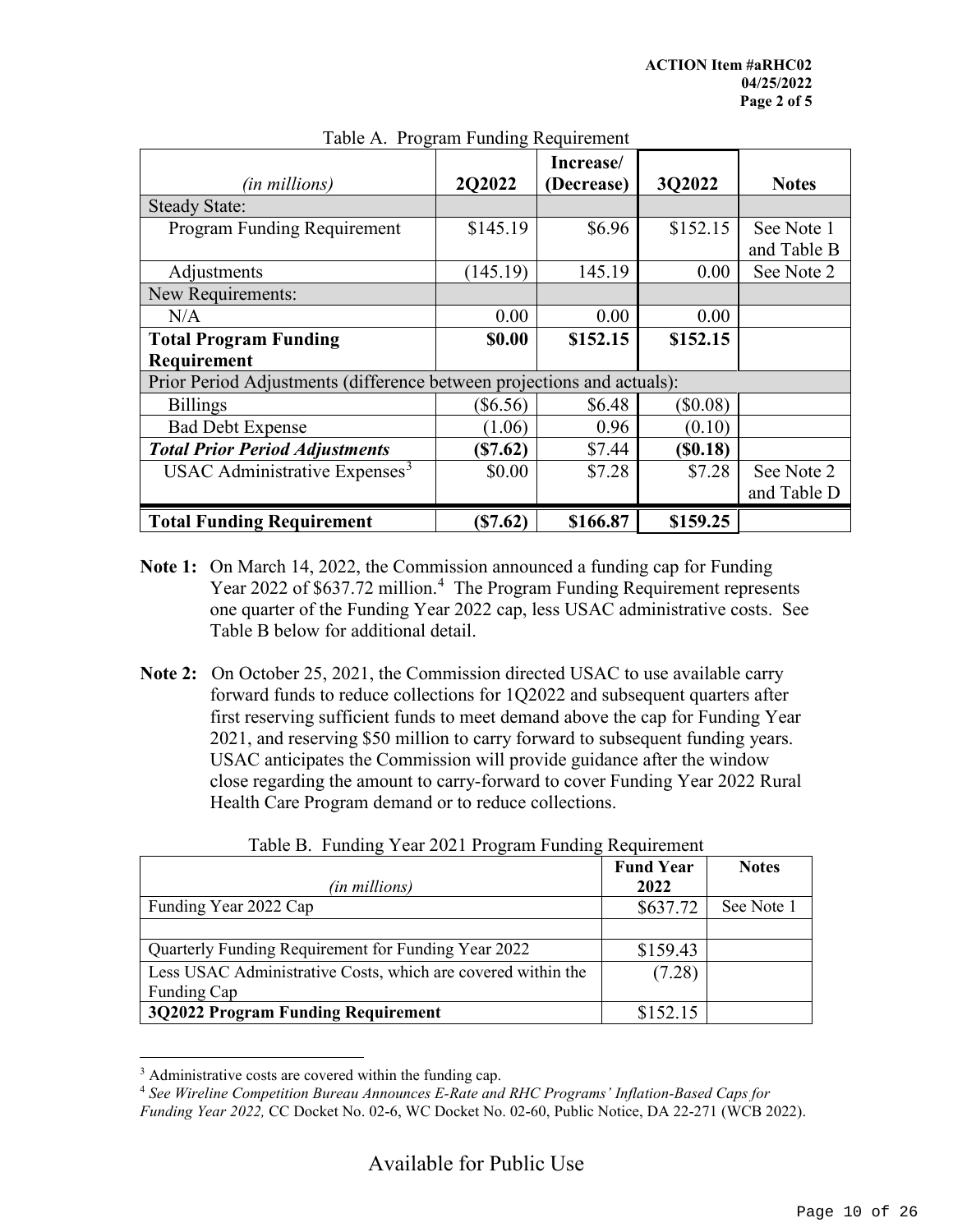**Note 3:** Table C is an annual schedule updated once a year for the April Board meeting. The Funding Year 2022 filing window will close on June 1, 2022. USAC anticipates the Commission will provide guidance after the window close regarding the amount to carry-forward in Table C to cover Funding Year 2022 Rural Health Care Program demand (to the extent necessary).

|                                    | <b>Net</b> |
|------------------------------------|------------|
| (in millions)                      | Change     |
| <b>Unused Funds</b>                |            |
| Available Funds                    | \$685.99   |
| <b>Disbursements</b>               | (480.59)   |
| <b>Reserved Funds</b>              |            |
| a. Pending Applications to Process | 503.05     |
| b. Unliquidated Obligations (ULOs) | (309.30)   |
| c. Appeals Reserve - USAC Appeals  | (57.30)    |
| d. Appeals Reserve - FCC Appeals   | (13.34)    |
| <b>Total Unused Funds</b>          | \$328.50   |

Based on the projected burn rate, USAC estimates the following 3Q2022 programmatic budget:

| Table D. Quarterly Flogrammatic Duuget                  |               |            |               |              |  |  |  |
|---------------------------------------------------------|---------------|------------|---------------|--------------|--|--|--|
|                                                         | 202022        | Increase/  | 3Q2022        | <b>Notes</b> |  |  |  |
| <i>(in millions)</i>                                    | <b>Budget</b> | (Decrease) | <b>Budget</b> |              |  |  |  |
| <b>Direct Program Costs</b>                             |               |            |               |              |  |  |  |
| <b>Employee Expenses</b>                                | \$1.73        | $(\$0.02)$ | \$1.71        |              |  |  |  |
| <b>Professional Services</b>                            | 1.49          | (0.30)     | 1.19          |              |  |  |  |
| General & Administrative                                | 0.00          | 0.01       | 0.01          | See Note 4   |  |  |  |
| <b>Total Direct Program Costs</b>                       | \$3.22        | (S0.31)    | \$2.91        |              |  |  |  |
| <b>Direct Assigned Costs</b>                            |               |            |               |              |  |  |  |
| <b>Employee Expenses</b>                                | \$0.37        | \$0.01     | \$0.38        |              |  |  |  |
| <b>Professional Services</b>                            | 1.79          | (0.71)     | 1.08          |              |  |  |  |
| General & Administrative                                | 0.24          | 0.00       | 0.24          | See Note 4   |  |  |  |
| <b>Total Direct Assigned Costs</b>                      | \$2.40        | (S0.70)    | \$1.70        |              |  |  |  |
| <b>Total Direct Program &amp; Direct Assigned Costs</b> | \$5.62        | (S1.01)    | \$4.61        |              |  |  |  |
| <b>Common Allocated Costs</b>                           | \$2.20        | \$0.47     | \$2.67        |              |  |  |  |
| <b>Total Programmatic Budget</b>                        | \$7.82        | (S0.54)    | \$7.28        |              |  |  |  |

Table D. Quarterly Programmatic Budget

**Note 4:** General & Administrative expenses include reference materials and software licenses.

A comparison of actual expenditures to the budget for the three months ending March 31, 2022 is provided in **Attachment 1.**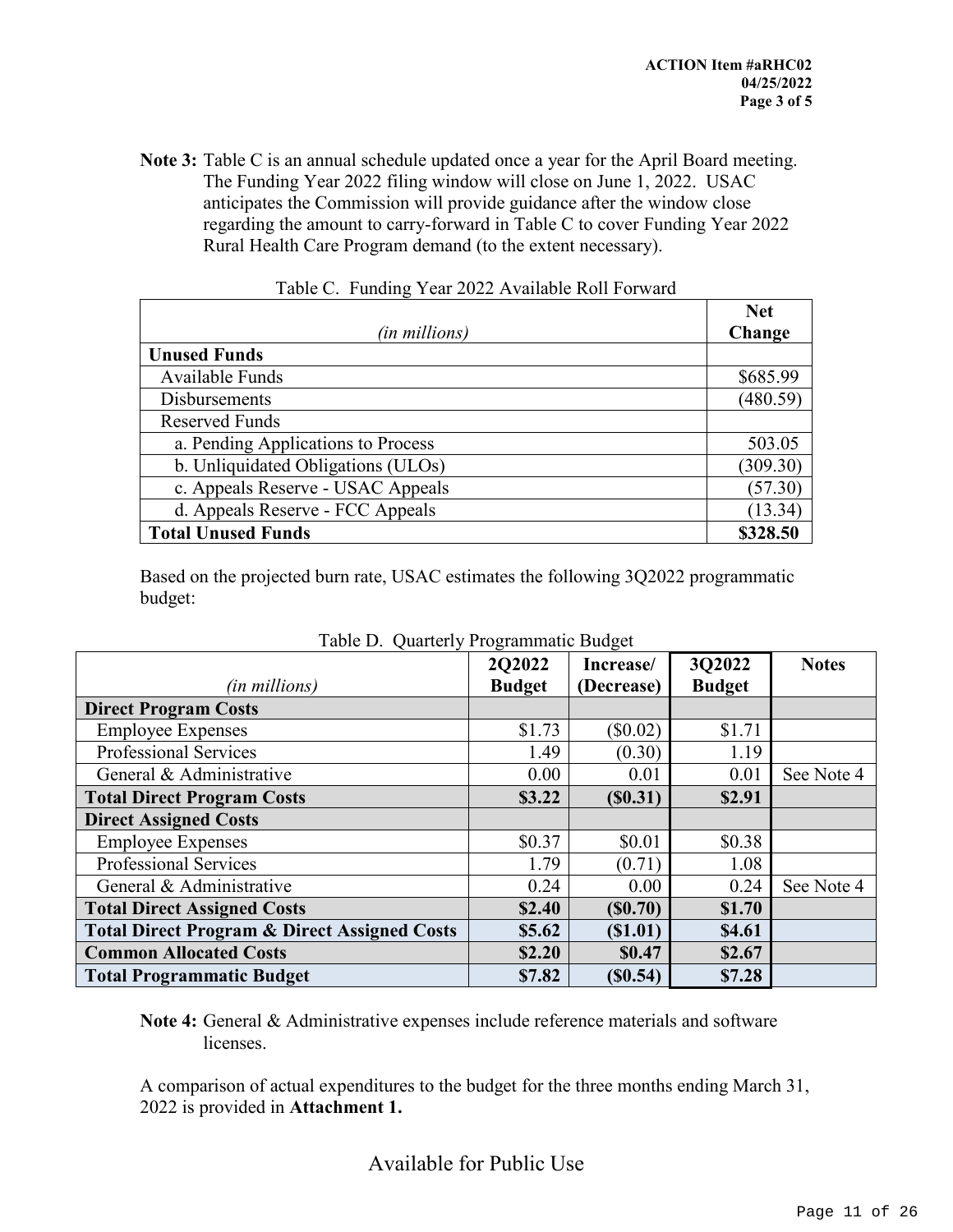#### **Recommendation**

USAC management recommends that the Committee approve the 3Q2022 budget and projection of demand as proposed.

#### **Recommended Rural Health Care Committee Actions**

APPROVAL OF THE FOLLOWING RESOLUTIONS:

**RESOLVED**, that the USAC Rural Health Care Committee approves a 3rd Quarter 2022 Rural Health Care Support Mechanism direct program budget of \$4.61 million; and

**RESOLVED FURTHER**, that the USAC Rural Health Care Committee directs USAC staff to submit a collection requirement of \$4.61 million for Rural Health Care Support Mechanism administrative costs in the required May 2, 2022 filing to the Federal Communications Commission on behalf of the Committee; and

**RESOLVED FURTHER**, that the USAC Rural Health Care Committee, having reviewed at its meeting on April 25, 2022 the 3rd Quarter 2022 Rural Health Care Support Mechanism demand estimate of \$159.25 million, hereby directs USAC staff to proceed with the required May 2, 2022 filing to the Federal Communications Commission on behalf of the Committee. USAC staff may make adjustments if the total variance for the Rural Health Care Support Mechanism is equal to or less than \$1 million, or may seek approval from the Committee Chair to make adjustments if the total variance is greater than \$1 million, but not more than \$2 million.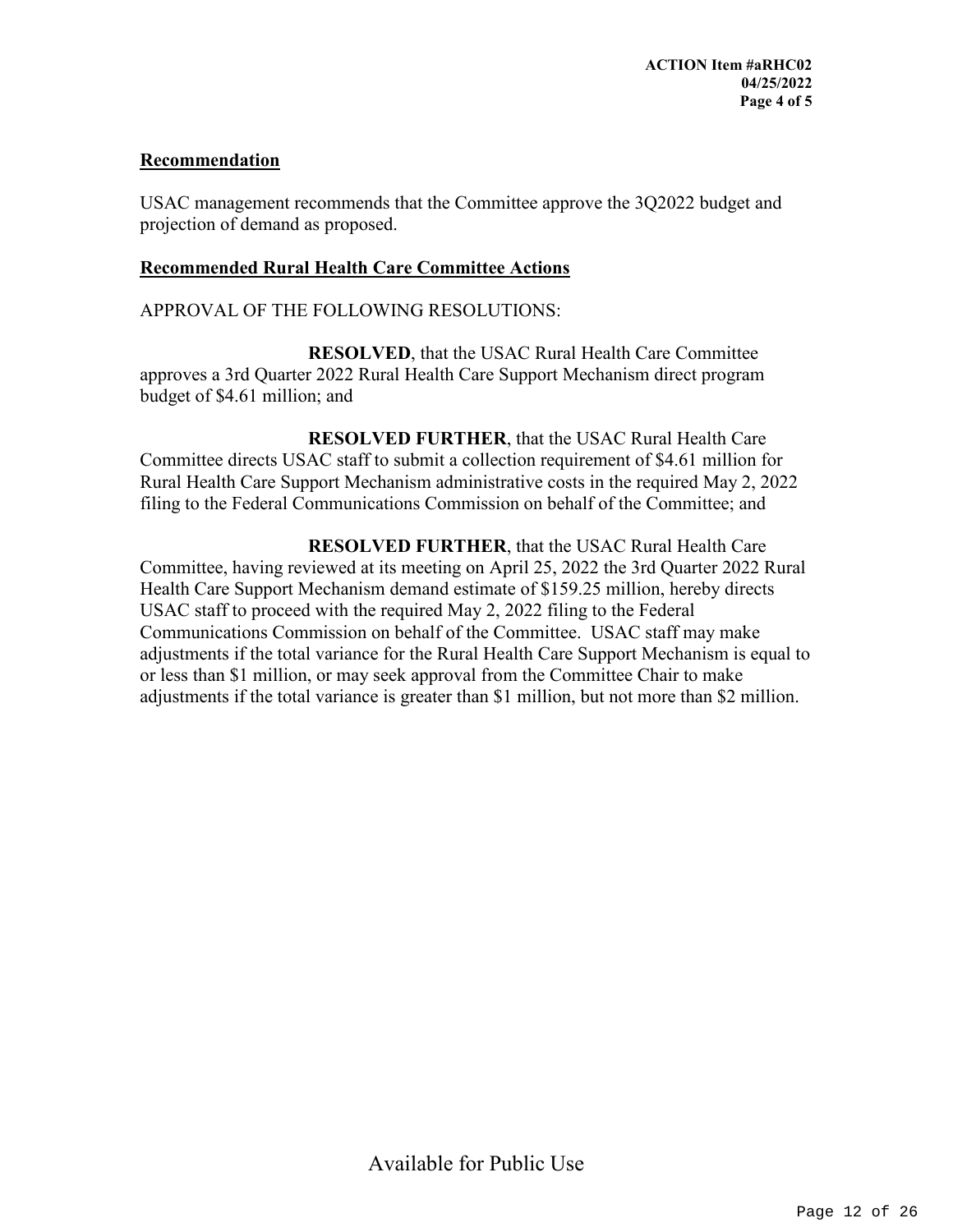#### **ATTACHMENT 1**

#### **Rural Health Care Administrative Costs and Headcount** Comparison of Actual Expenditures and Headcount to the Budget for the Three Months Ending March 31, 2022

|                                                         | <b>FTE</b> | <b>FTE</b>    | <b>FTE</b> | <b>YTD</b>    | <b>YTD</b>    |          |
|---------------------------------------------------------|------------|---------------|------------|---------------|---------------|----------|
| $(S \in$ in millions)                                   | Actual     | <b>Budget</b> | Variance   | <b>Actual</b> | <b>Budget</b> | Variance |
| <b>Direct Program Costs</b>                             |            |               |            |               |               |          |
| <b>Employee Expenses</b>                                | 48         | 51            |            | \$1.52        | \$1.65        | \$0.13   |
| Professional Services (Note 5)                          |            |               |            | 0.13          | 1.19          | 1.06     |
| General & Administrative (Note 6)                       |            |               |            | 0.00          | 0.01          | 0.01     |
| <b>Total Direct Program Costs</b>                       |            |               |            | \$1.65        | \$2.85        | \$1.20   |
| <b>Direct Assigned Costs</b>                            |            |               |            |               |               |          |
| <b>Employee Expenses</b>                                | 8          | 8             |            | \$0.41        | \$0.37        | (\$0.04) |
| Professional Services (Note 5)                          |            |               |            | 1.06          | 1.15          | 0.09     |
| General & Administrative (Note 6)                       |            |               |            | 0.22          | 0.24          | 0.02     |
| <b>Total Direct Assigned Costs</b>                      |            |               |            | \$1.69        | \$1.76        | \$0.07   |
| <b>Total Direct Program &amp; Direct Assigned Costs</b> | 56         | 59            | 3          | \$3.34        | \$4.61        | \$1.27   |
| <b>Common Allocated Costs (Note 7)</b>                  |            |               |            | \$2.51        | \$2.09        | (S0.42)  |
| <b>Total Programmatic Budget</b>                        |            |               |            | \$5.85        | \$6.70        | \$0.85   |

**Note 5:** Direct Program Professional Services include business process outsourcing (BPO) and rates database support. Direct Assigned Professional Services include beneficiary & contributor audit program audits and IT contract labor.

**Note 6:** General & Administrative expenses include reference materials and software licenses.

**Note 7:** Common costs include costs not directly attributable to a program and are allocated based on the Cost Allocation Methodology, which allocates costs based 50% on direct program costs in the prior year and 50% on program demand in the prior year. Actual common allocated costs reflect a reduction for costs allocated to the appropriated programs.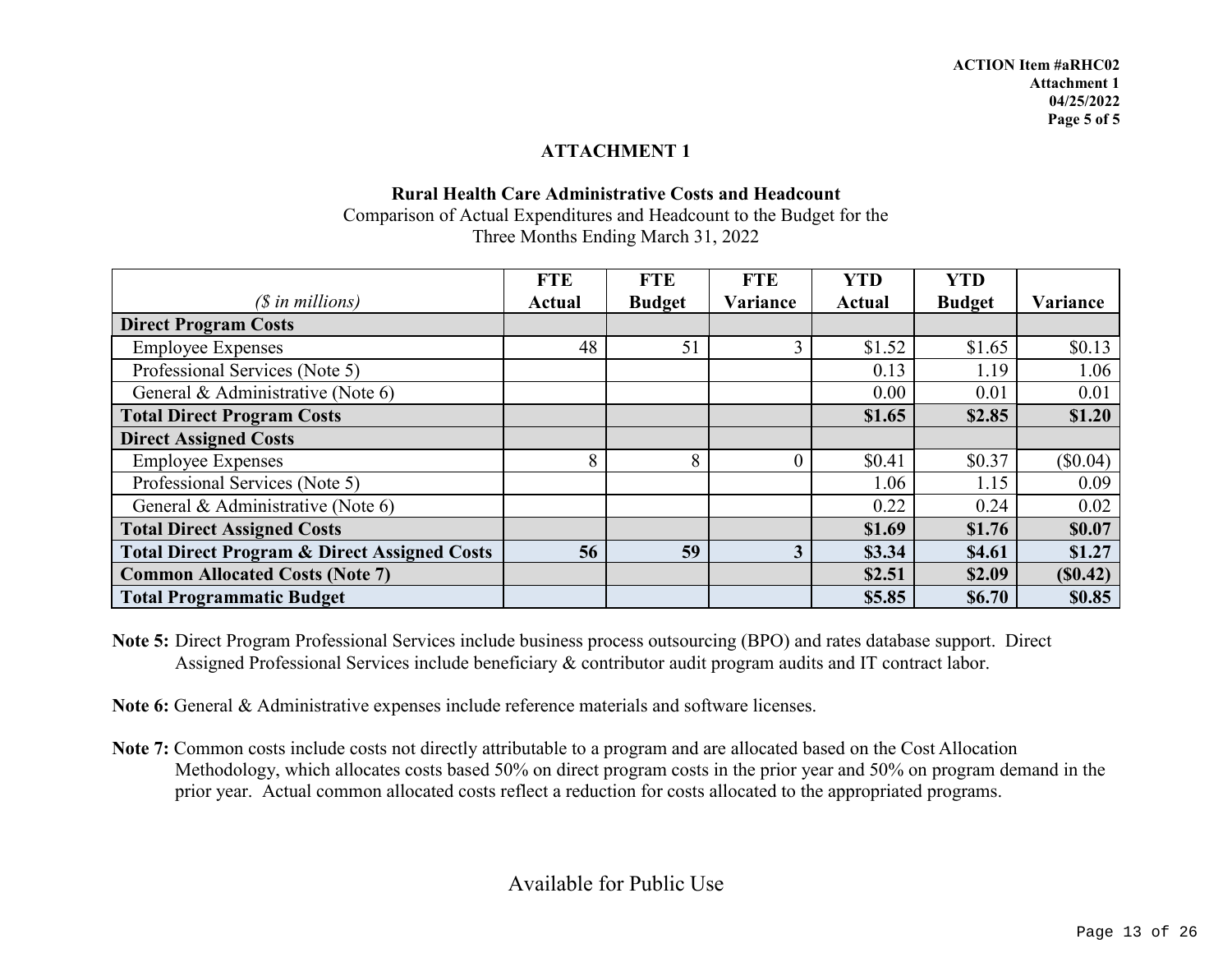### **Universal Service** Administrative Co.

Available for Public Use

### **Rural Health Care Committee**

Rural Health Care Business Update

*Open Session*

April 25, 2022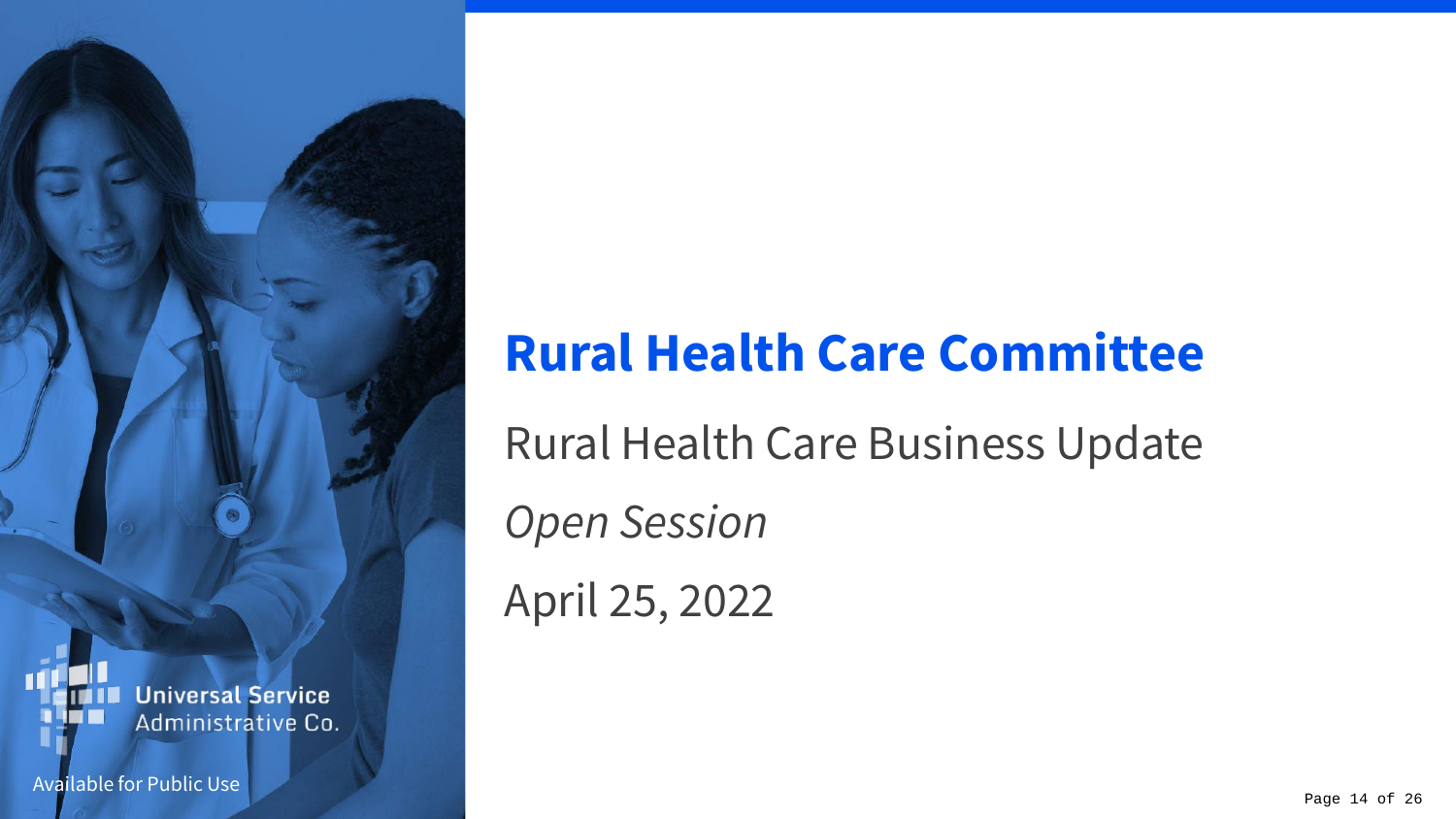### **Agenda**

- Business Updates
	- Funding Year (FY) 2022 and FY2021 Applications Updates
	- Eligibility and Invoicing
	- Other Accomplishments
	- Plans for 2Q2022
- Roadmap
- Systems Update
	- HCF Automation Releases and Plans for Next Quarter
- Appendix: Metrics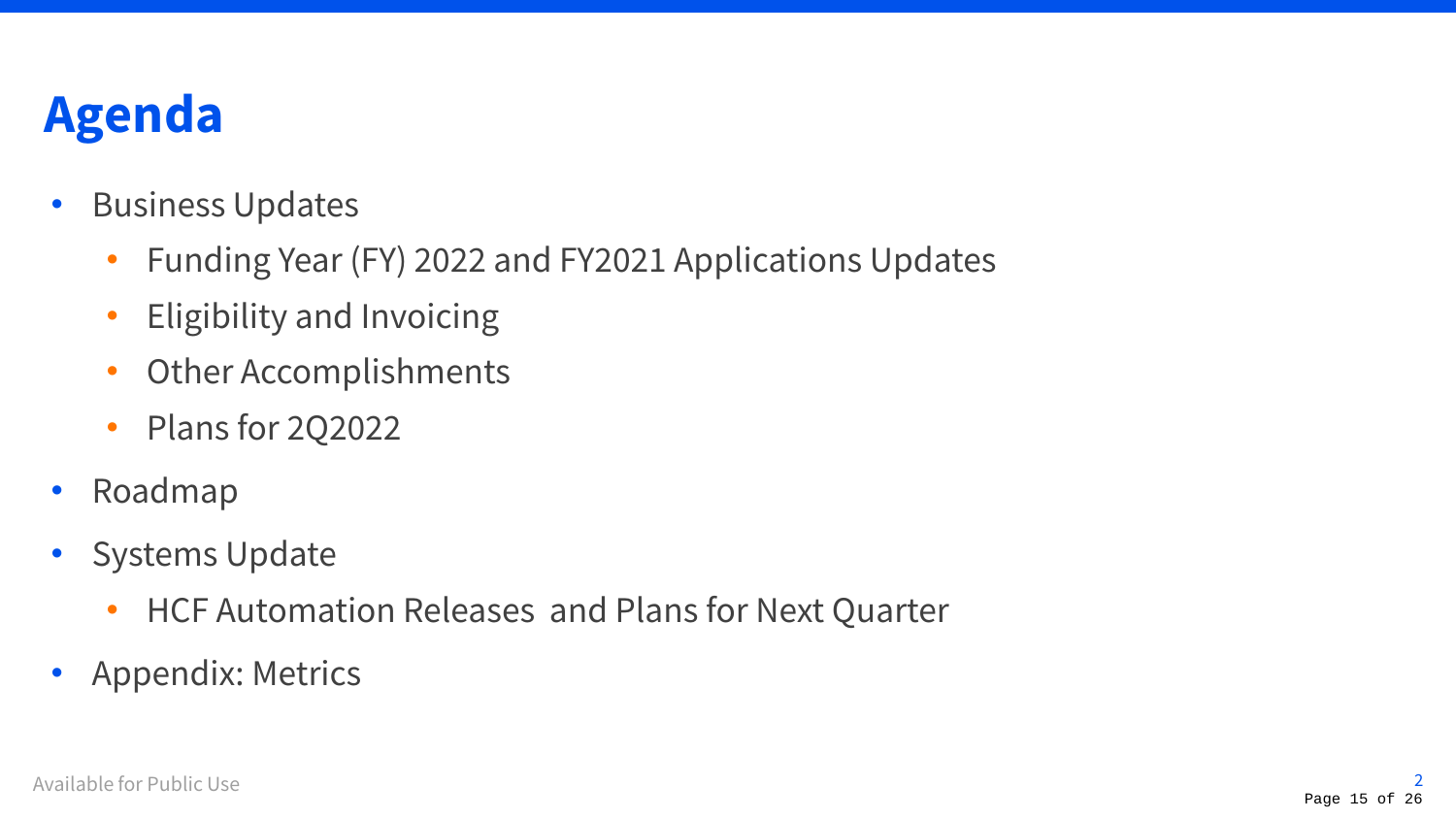### **FY2022 and FY2021 Application Updates**

- FY2022 to date
	- Telecom received 769 applications requesting \$22 million
	- HCF received 7,577 applications requesting \$152 million
	- Window closes June 1, 2022
- FY2021 to date
	- Telecom- processed 99% of all applications. Completed reviews on 2,494 applications for \$213 million
	- HCF- processed 99% of all applications. Completed 13,283 applications for \$412 million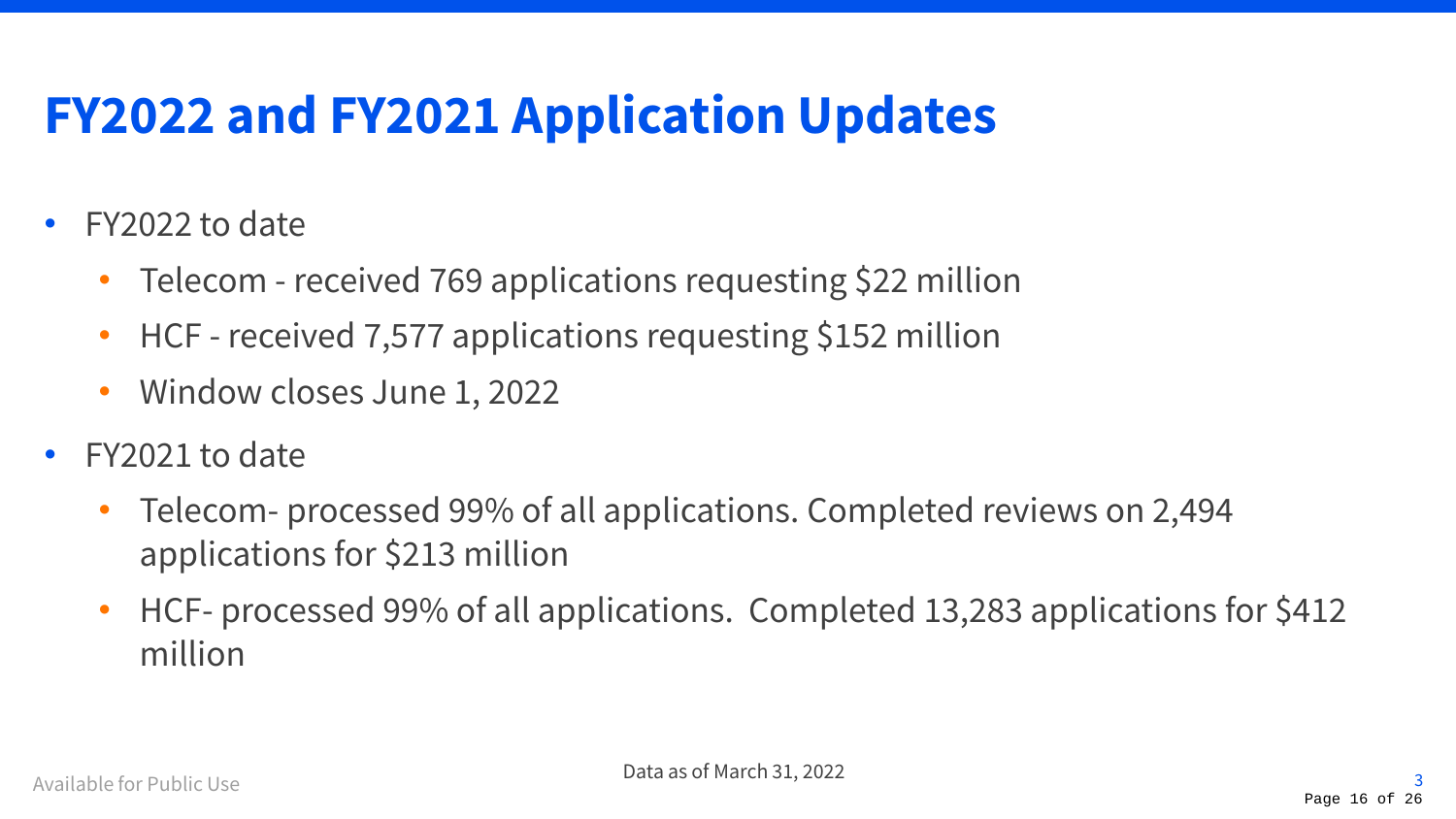### **Eligibility Determinations**

- Telecom 3 pending for processing as of March 31, 2022. Current year throughput:
	- Approved 506
	- Denied 1 due to non-responsiveness to an information request
	- Withdrawn 2 at the applicant's request
- HCF 180 pending for processing as of 3/31/22. Current year through-put:
	- Approved 461
	- Denied 63 due to the following categories (non-responsiveness, inability to substantiate entity type, non-profit status, duplicate)
	- Withdrawn 42 at the applicant's request
- **Note:** Withdrawals are always at the applicant's request.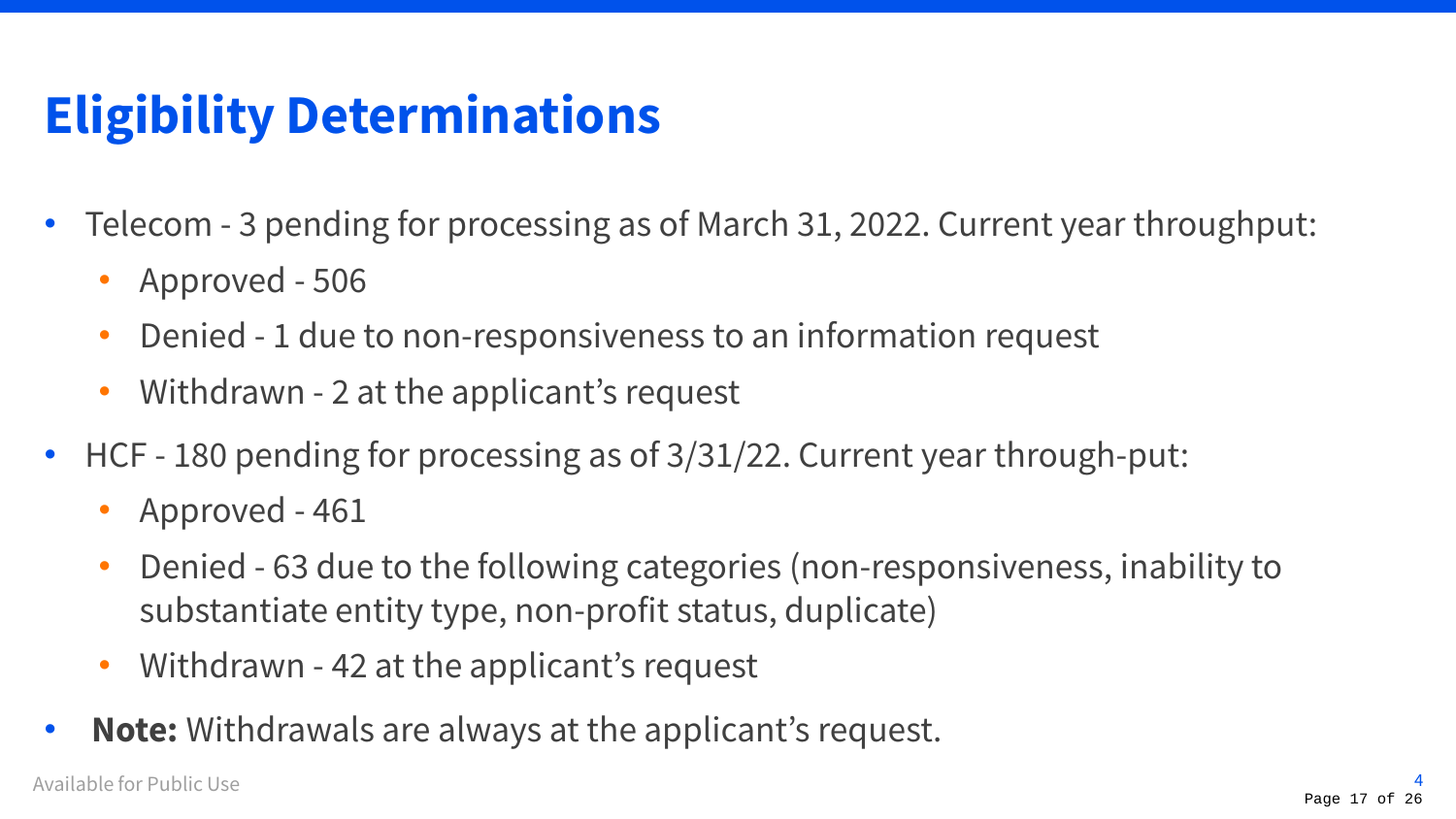### **Changes to Invoice Review Process to Improve Internal Controls**

- Implemented exception based manual reviews as a result of audit related findings.
- Conducted outreach to let the stakeholders know changes to the process and associated justification documentation requests.
- Conducted **1,451** invoice reviews in Calendar Year (CY) 2021 (May-Dec.) approximately **10%** of the total invoices received during that time frame.
- Invoice reviews have detected the following results:
	- Noted invoicing requests totaling over **\$3.9M** that had errors USAC had to return the invoices for necessary corrections before disbursements were paid.
	- Denied invoice requests due to not being compliant with program rules prevented **\$510K** in improper payments.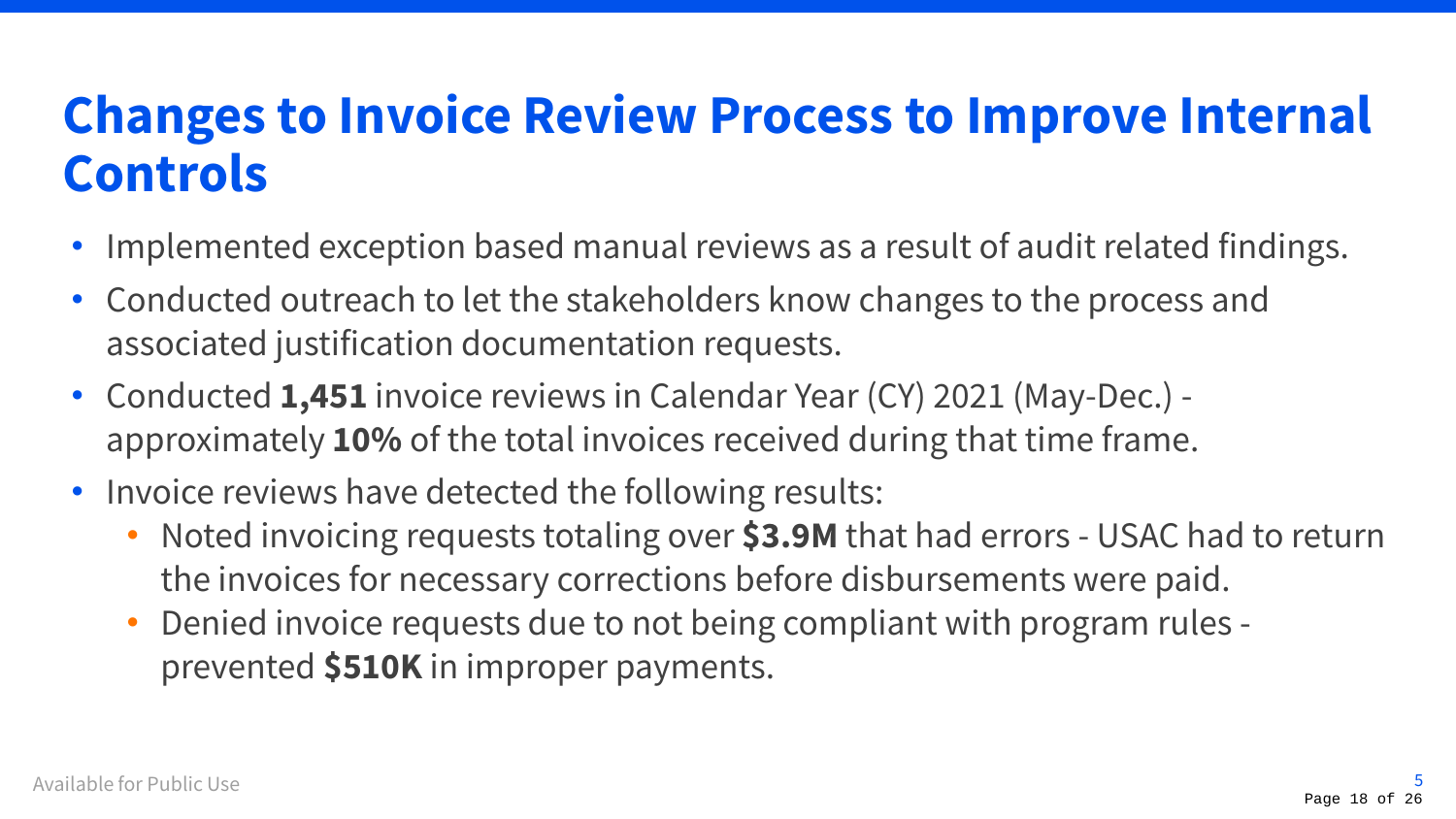### **Other Accomplishments**

- Completed training on HCF Modernized system "RHC Connect"
- Completed training and stand up of new BPO (Maximus) for FY2022 processing, and began processing Telecom applications on April 4.
- Conducted Telecom/HCF office hours & webinars
- Conducted FY2022 service provider training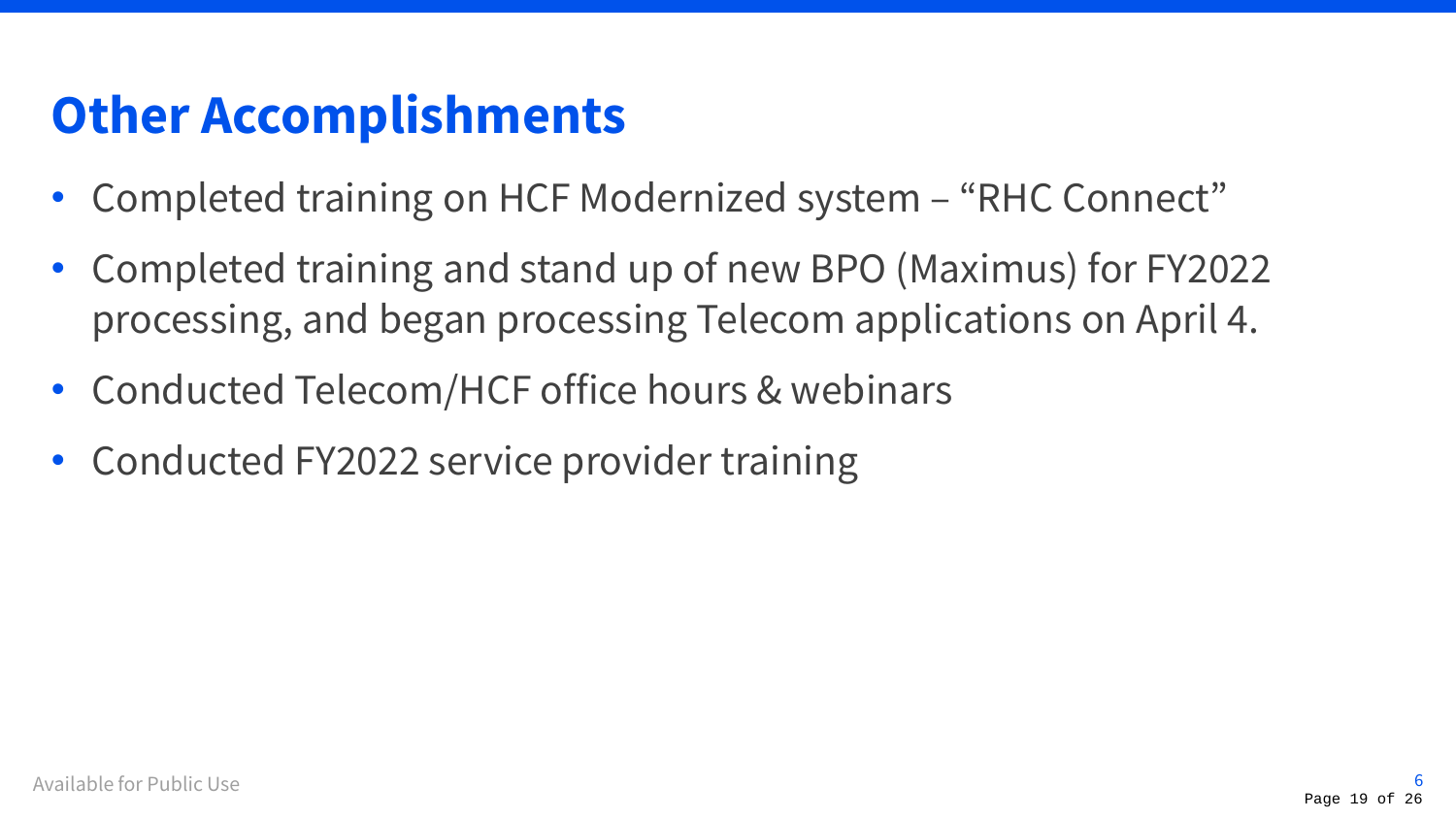### **Plans for 2Q2022**

- Close FY2022 applications window on June 1, 2022.
- Extend Help Desk hours for June 1 filing window close.
- Identify velocity plan that delivers commitments on 95% of workable applications by end of CY2022.
- Begin review of applications utilizing both My Portal and RHC Connect systems.
- Hold HCF/Telecom/CCPP office hours webinars.
	- HCF/Telecom Help HCPs with application filing questions prior to June 1.
	- CCPP Focus on helping applicants submit the first funding request by September 16.
- Host 2Q2022 RHC Stakeholders Group Touch Base webinar and survey TBD.
	- Obtain feedback about RHC Connect and inform them of program updates.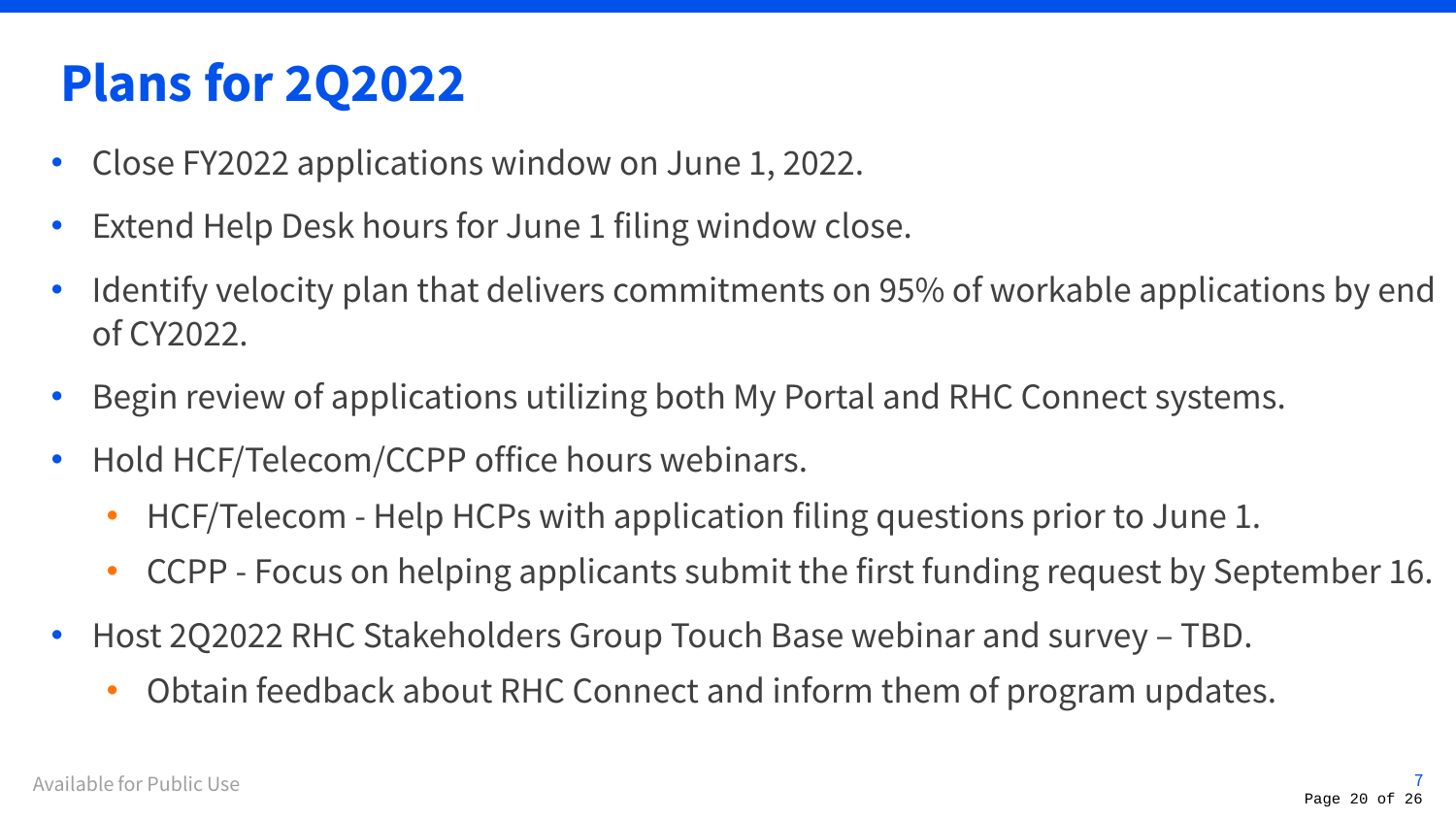### **Roadmap**



Available for Public Use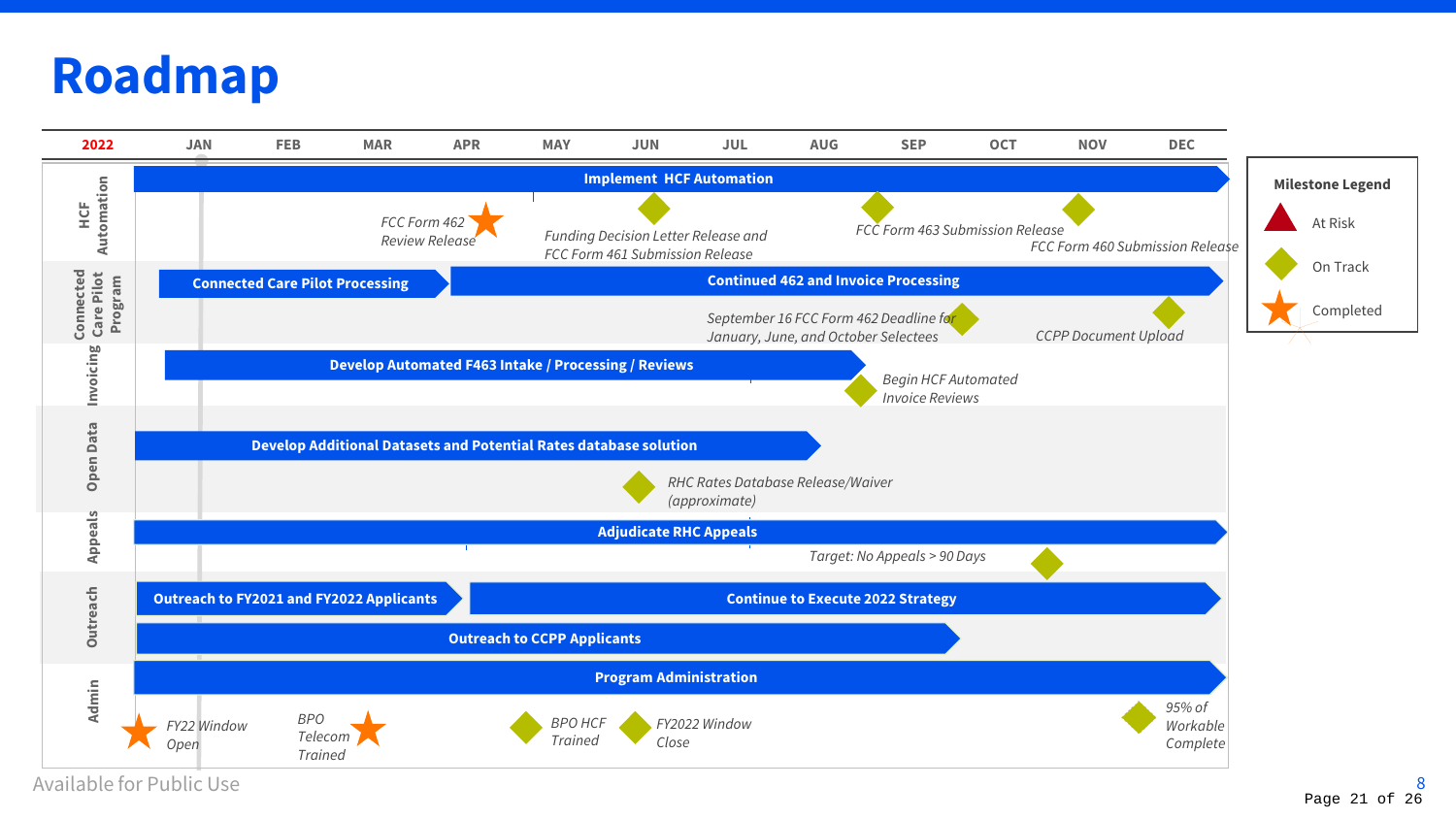# **Appendix A: Metrics**

RHC HCF Pre-Commitment (Calendar year snapshot as of March 31, 2022)

|           |      |                          | Q1             | Q <sub>2</sub>           | Q <sub>3</sub>           | Q <sub>4</sub>           | <b>Total</b>  |
|-----------|------|--------------------------|----------------|--------------------------|--------------------------|--------------------------|---------------|
| Requested | 2022 | Demand                   | 5,378          |                          | $\overline{\phantom{a}}$ | $\overline{\phantom{a}}$ | 5,378         |
|           | 2021 | <b>Requested Dollars</b> | \$129,233,827  | $\overline{\phantom{a}}$ | $\overline{\phantom{a}}$ | $\overline{\phantom{a}}$ | \$129,233,827 |
|           |      | Avg. Days Outstanding    | 52             | $\overline{\phantom{a}}$ | $\overline{\phantom{a}}$ | $\overline{\phantom{a}}$ | 52            |
|           |      | Demand                   | 7,214          | 6,053                    | $\mathbf 1$              | 31                       | 13,299        |
|           |      | <b>Requested Dollars</b> | \$105,790,960  | \$310,471,622            | \$2,422                  | \$838,826                | \$417,103,830 |
|           |      | Avg. Days Outstanding    | 303            | 303                      | 183                      | 141                      | 271           |
|           | 2022 | Reviewed Apps.           | $\mathsf{3}$   |                          | $\overline{\phantom{a}}$ |                          | 3             |
|           |      | <b>Reviewed Dollars</b>  | \$1,219,089    | $\overline{\phantom{a}}$ | $\overline{\phantom{a}}$ | $\overline{\phantom{a}}$ | \$1,219,089   |
| Reviewed  | 2021 | Reviewed Apps.           | $\overline{2}$ | 243                      | 5,766                    | 6,539                    | 12,550        |
|           |      | <b>Reviewed Dollars</b>  | \$16,159       | \$74,936,548             | \$92,883,289             | \$160,531,278            | \$328,367,274 |

Available for Public Use 2014 2014 2015 2016 2017 2022 2023 2024 2024 2022 2023 2024 2022 2023 2024 2027 2027 20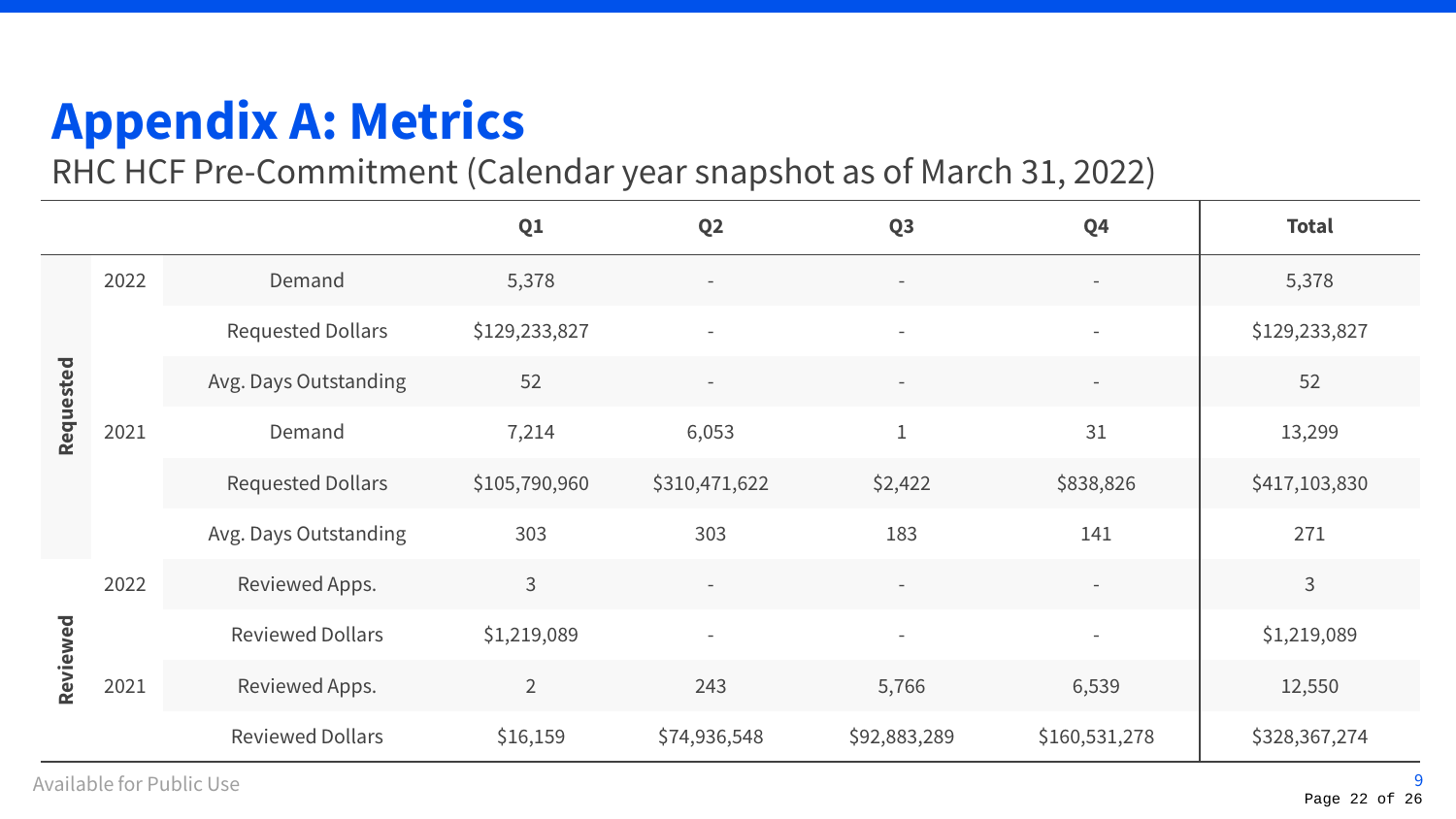# **Appendix A: Metrics (Continued)**

RHC HCF Post-Commitment (Calendar year snapshot as of March 31, 2022)

|                  |      |                        | Q1                       | Q <sub>2</sub>           | Q <sub>3</sub>           | Q <sub>4</sub>           | <b>Total</b> |
|------------------|------|------------------------|--------------------------|--------------------------|--------------------------|--------------------------|--------------|
| Submitted        | 2022 | <b>Invoice Counts</b>  | $\overline{\phantom{a}}$ | $\overline{\phantom{a}}$ | $\overline{\phantom{a}}$ | $\overline{\phantom{a}}$ | $\,$ $\,$    |
|                  | 2021 | <b>Invoice Dollars</b> | $\overline{\phantom{a}}$ | $\overline{\phantom{a}}$ | $\sim$                   | $\overline{\phantom{a}}$ |              |
|                  |      | <b>Invoice Counts</b>  | $\overline{\phantom{a}}$ | $\overline{\phantom{a}}$ | 55                       | 489                      | 544          |
|                  |      | <b>Invoice Dollars</b> | $\overline{\phantom{a}}$ | $\overline{\phantom{a}}$ | \$234,902                | \$2,048,390              | \$2,167,297  |
| <b>Disbursed</b> | 2022 | <b>Invoice Counts</b>  | $\bar{a}$                | $\sim$                   | $\overline{\phantom{a}}$ | $\sim$                   |              |
|                  | 2021 | <b>Invoice Dollars</b> | $\overline{\phantom{a}}$ | $\overline{\phantom{a}}$ | $\sim$                   | $\sim$                   |              |
|                  |      | <b>Invoice Counts</b>  | $\overline{\phantom{a}}$ | $\overline{\phantom{a}}$ | $\sim$                   | 358                      | 358          |
|                  |      | <b>Invoice Dollars</b> | $\overline{\phantom{a}}$ | $\overline{\phantom{a}}$ | $\overline{\phantom{a}}$ | \$3,636,856              | \$3,636,856  |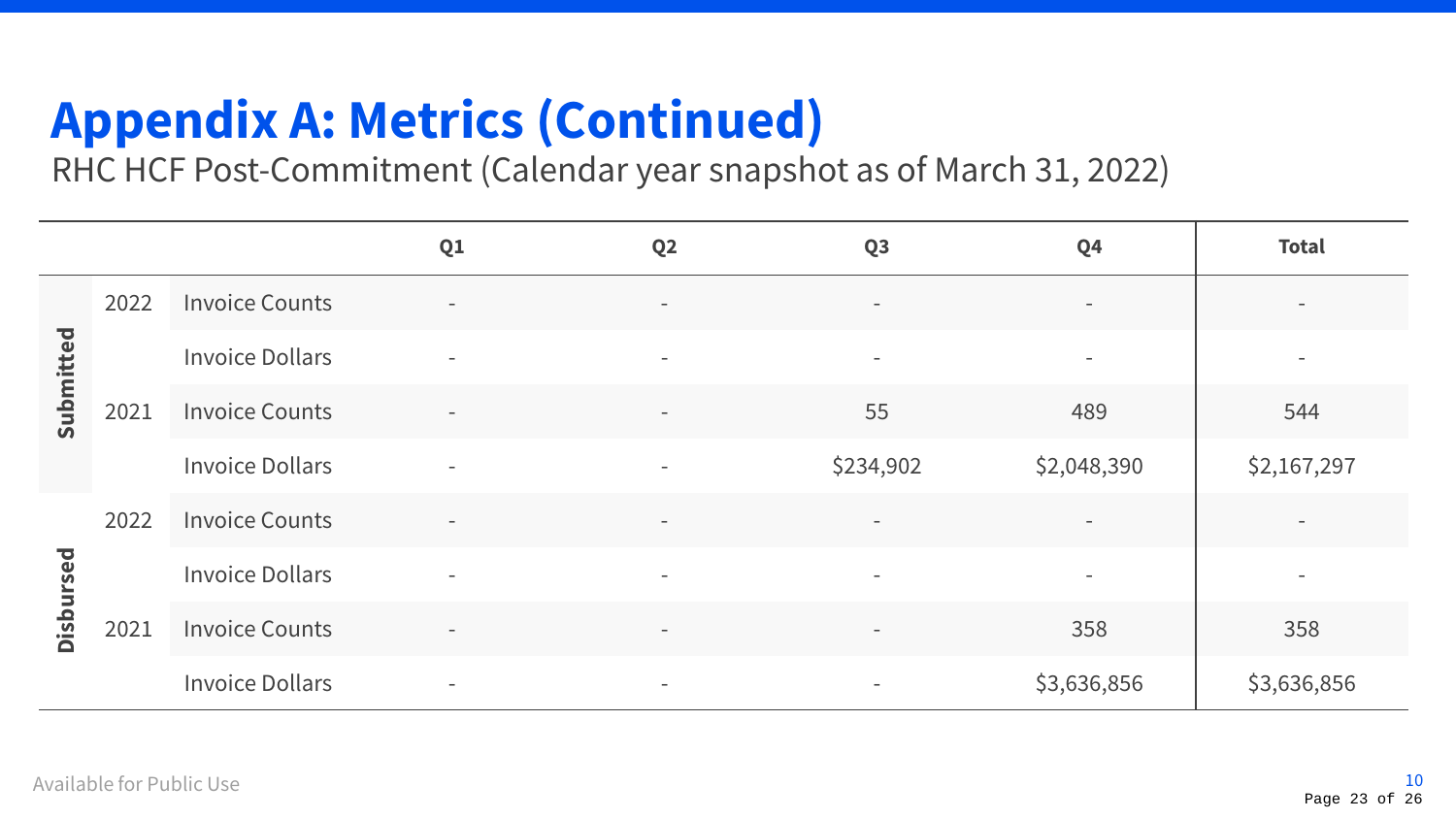# **Appendix A: Metrics (Continued)**

RHC Telecom Pre-Commitment (Calendar year snapshot as of March 31, 2022)

|           |      |                          | Q <sub>1</sub>           | Q <sub>2</sub>           | Q <sub>3</sub>           | Q <sub>4</sub>           | <b>Total</b>             |
|-----------|------|--------------------------|--------------------------|--------------------------|--------------------------|--------------------------|--------------------------|
| Requested | 2022 | Demand                   | 765                      | $\overline{\phantom{a}}$ | $\overline{\phantom{a}}$ | $\overline{\phantom{a}}$ | 765                      |
|           |      | <b>Requested Dollars</b> | \$21,737,814             | $\overline{\phantom{a}}$ | $\overline{\phantom{a}}$ | $\sim$                   | \$21,737,814             |
|           | 2021 | Avg. Days Outstanding    | $\overline{\phantom{a}}$ | $\overline{\phantom{a}}$ | $\overline{\phantom{a}}$ | $\overline{\phantom{a}}$ |                          |
|           |      | Demand                   | 373                      | 2,129                    | ٠                        | $\overline{\phantom{a}}$ | 2,502                    |
|           |      | <b>Requested Dollars</b> | \$10,061,559             | \$217,172,776            |                          |                          | \$227,234,335            |
|           |      | Avg. Days Outstanding    |                          | 303                      | $\overline{\phantom{a}}$ | $\overline{\phantom{a}}$ | 303                      |
|           | 2022 | Reviewed Apps.           |                          |                          | $\equiv$                 |                          |                          |
|           |      | <b>Reviewed Dollars</b>  | $\overline{\phantom{a}}$ | $\overline{\phantom{a}}$ | $\overline{\phantom{a}}$ | $\overline{\phantom{a}}$ | $\overline{\phantom{a}}$ |
| Reviewed  | 2021 | Reviewed Apps.           | $\overline{\phantom{a}}$ | $\mathbf 1$              | 1,059                    | 985                      | 2,045                    |
|           |      | <b>Reviewed Dollars</b>  | $\overline{\phantom{a}}$ | \$21,766                 | \$17,691,940             | \$108,642,217            | \$126,355,923            |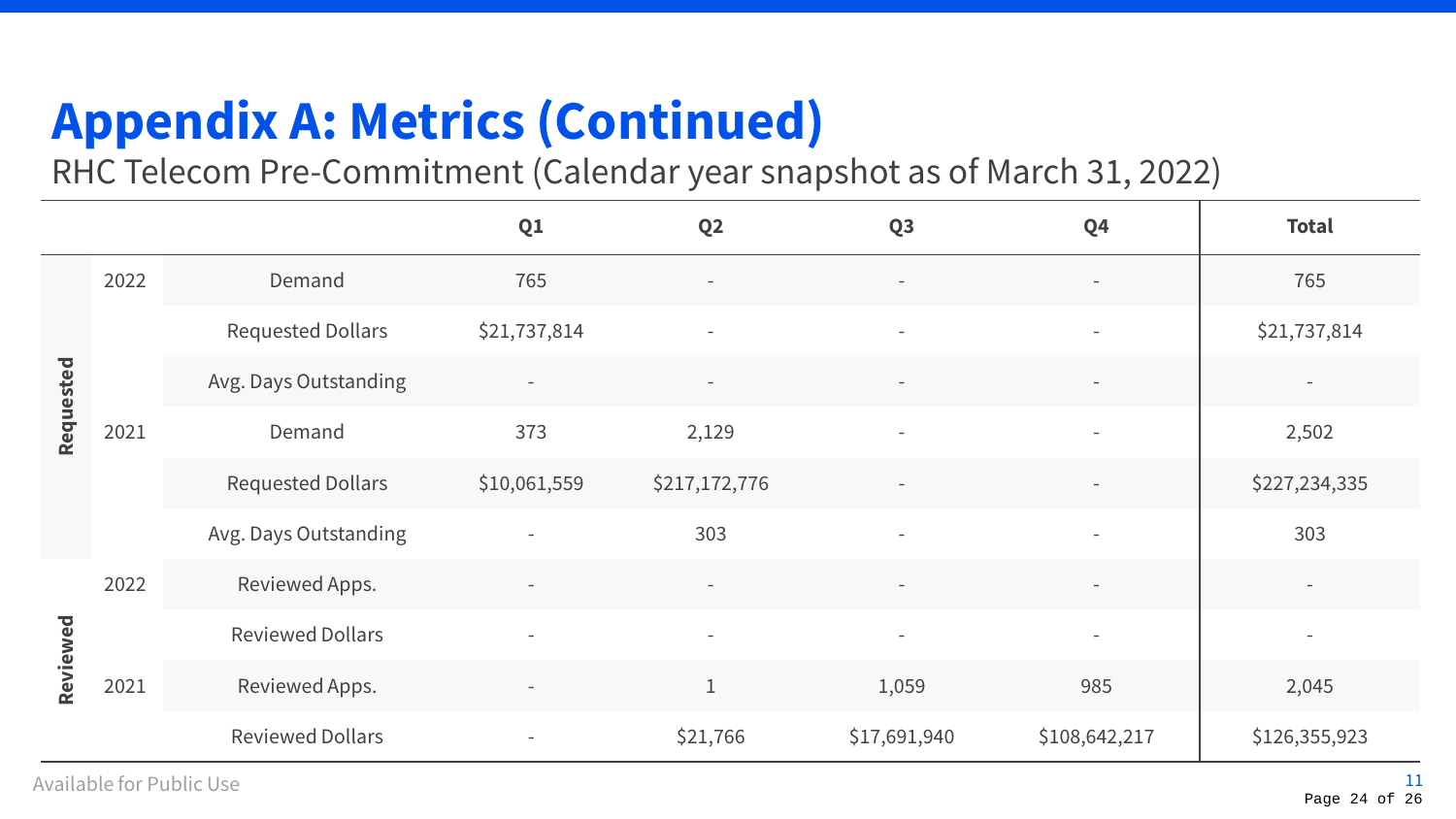# **Appendix A: Metrics (Continued)**

RHC Telecom Post-Commitment (Calendar year snapshot as of March 31, 2022)

|           |      |                        | Q1                       | Q <sub>2</sub>           | Q <sub>3</sub>           | Q <sub>4</sub>           | <b>Total</b>             |
|-----------|------|------------------------|--------------------------|--------------------------|--------------------------|--------------------------|--------------------------|
| Submitted | 2022 | <b>Invoice Counts</b>  | $\overline{\phantom{a}}$ | $\overline{\phantom{a}}$ | $\overline{\phantom{a}}$ | $\overline{\phantom{a}}$ | $\overline{\phantom{a}}$ |
|           |      | <b>Invoice Dollars</b> | $\sim$                   | $\overline{\phantom{a}}$ | $\sim$                   | $\overline{\phantom{a}}$ | $\overline{\phantom{a}}$ |
|           | 2021 | <b>Invoice Counts</b>  | $\overline{\phantom{a}}$ | $\overline{\phantom{a}}$ | 9                        | 47                       | 56                       |
|           |      | <b>Invoice Dollars</b> |                          | $\overline{\phantom{a}}$ | \$1,368,212              | \$34,977,995             | \$34,977,995             |
| Disbursed | 2022 | <b>Invoice Counts</b>  | $\bar{a}$                | $\overline{\phantom{a}}$ | $\sim$                   | $\equiv$                 |                          |
|           | 2021 | <b>Invoice Dollars</b> | $\overline{\phantom{a}}$ | $\overline{\phantom{a}}$ | $\sim$                   | $\sim$                   | $\equiv$                 |
|           |      | <b>Invoice Counts</b>  | $\overline{\phantom{m}}$ | $\overline{\phantom{a}}$ | 8                        | 41                       | 49                       |
|           |      | <b>Invoice Dollars</b> | $\overline{\phantom{a}}$ | $\overline{\phantom{a}}$ | \$1,059,300              | \$21,954,776             | \$21,954776              |